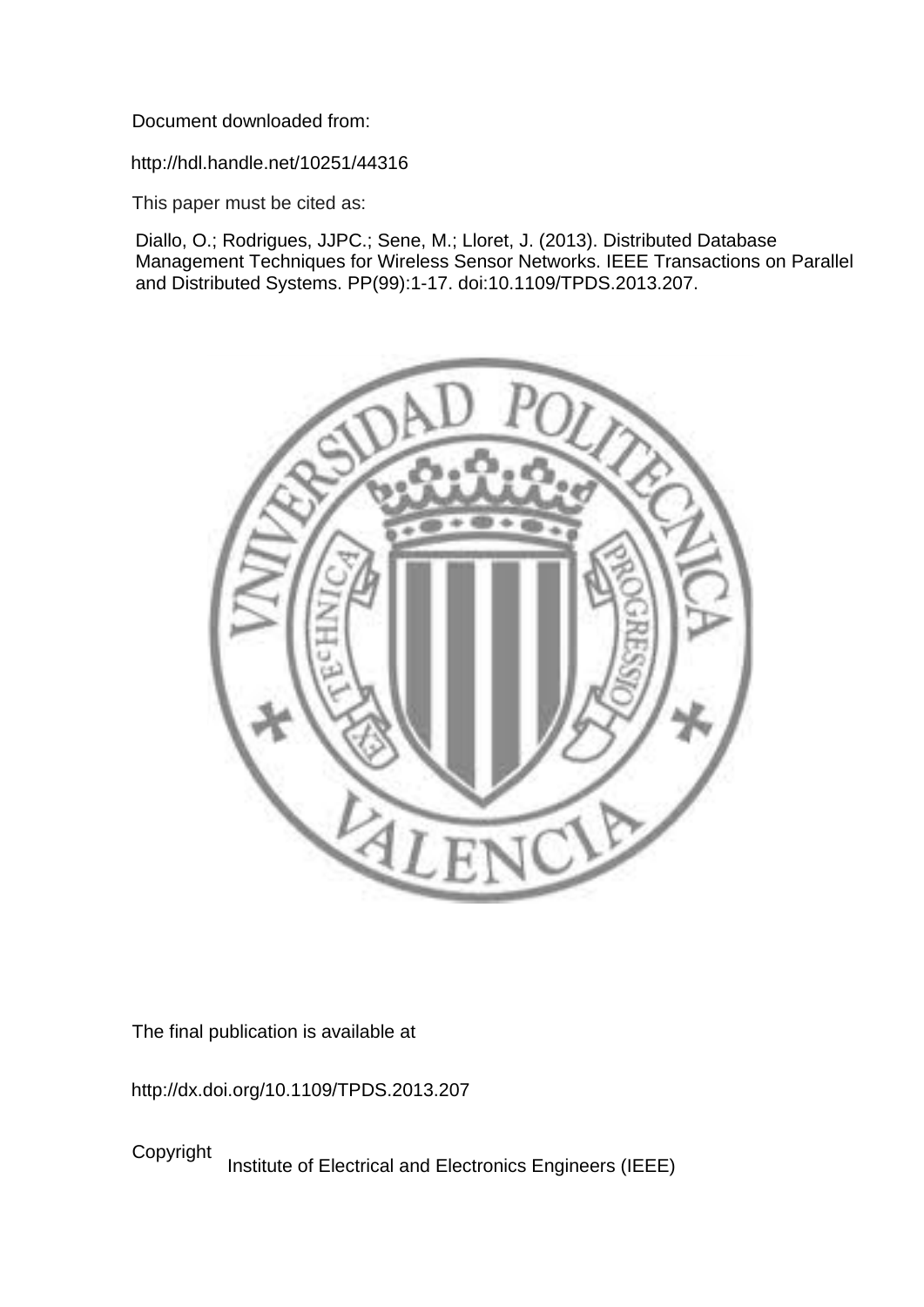# Distributed Database Management Techniques for Wireless Sensor Networks

Ousmane Diallo, Joel J. P. C. Rodrigues, *SeniorMember, IEEE*, Mbaye Sene, and Jaime Lloret, *SeniorMember, IEEE*

*Abstract***—In sensor networks, the large amount of data generated by sensors greatly influences the lifetime of the network. In order to manage this amount of sensed data in an energy-efficient way, new methods of storage and data query are needed. In this way, the distributed database approach for sensor networks is proved as one of the most energy-efficient data storage and query techniques. This paper surveys the state of the art of the techniques used to manage data and queries in wireless sensor networks based on the distributed paradigm. A classification of these techniques is also proposed. The goal of this work is not only to present how data and query management techniques have advanced nowadays, but also show their benefits and drawbacks, and to identify open issues providing guidelines for further contributions in this type of distributed architectures.** 

sensor networks; distributed storage; query techniques, data **re duction techniques; query optimization.**  *Index Terms***—Distributed database management; wireless** 

#### I. INTRODUCTION

Wireless Sensor Networks (WSNs) are composed of a large nu mber of devices, called sensor nodes, which are able to sense, process, and transmit information about the environment on which they are deployed. These devices are usually distributed in a geographical area in order to collect information for users interested in monitoring and controlling a given phenomenon. This information is transferred to a sink node in order to be accessible by remote users through generally application-level gateway, e.g. global sensor network (*GSN*) [1],[2], [3]. To obtain the data, these applications should also provide supports of efficient queries, which allow communication with the network [4],[5],[6] (see Fig. 1 for an illustration of a WSN).

In wireless sensor networks, the sensor nodes are battery powered and are considered intelligent with acquisitional, processing, storage, and communication capacities [7],[8]. However, these resources are generally very limited, especially in terms of storage and energy, and the sensor nodes

Manuscript received ……

Joel J. P. C. Rodrigues is with the Instituto de Telecomunicações, University of Beira Interior, Covilhã, Portugal. E-mail: joeljr@ieee.org.

Mabye Sene is with the Department of Mathematics and Informatics, UCAD, Senegal. E-mail: mbaye.sene@ucad.sn.

Jaime Lloret is with Integrated Management Coastal Research Institute, Universidad Politécnica de Valencia, Spain. E-mail:jlloret@dcom.upv.es.

activities are sometimes not negligible in energy consumption [9], [10].One of the most used techniques to save power is to activate only necessary nodes and to put other nodes to sleep [11]. Some authors have studied how a 3 dimensional sensor field can be efficiently partitioned into cells in order to save energy [12].



Fig.1. Illustration of a wireless sensor network architecture.

Sensors can be placed anywhere there is data that should be collected. Co nsequently, systems based on sensor networks are in creasingly common in many areas of the knowledge, giving what makes information omnipresent. rise to several flavors of WSNs [13], [14]. These numerous WSNs have allowed the development of many applications [15], [16], [17]. In addition to data gathering [18] and data replication issues [19], in such applications, a databaseoriented approach of WSNs has proven to be useful in order to manage the large amount of data generated by the sensors. According to this approach, a WSN is viewed as a distributed database where sensor nodes are considered as data sources with sensed data stored in the form of rows of a relation distributed across a set of nodes in the network [20], [21]. This database-oriented approach has motivated the design of WSN data acquisition with two fundamental objectives [22]: similarly to traditional database systems, a WSN database should provide SQL-like abstractions so that nodes can be easily programmed for simple data sensing and collection. In addition, the data collection process should minimize the energy consumption in the network.

The main goal of distributed database management on WSNs is to support the management of the huge amount of sensed data in an energy-efficient manner [23]. In fact, research into sensor hardware has shown that the energy depletion in the network is mainly due to the data communication tasks among the nodes [24]. To deal with this problem, various data reduction techniques exist[25], [26], including *data aggregation* [27], [28], *packet merging*, *data compression techniques* [29], [30], *data fusion*, and

Ousmane Diallo is with the Instituto de Telecomunicações, University of Beira Interior Covilhã, Portugal and with the Department of Mathematics and Informatics, UCAD, Senegal. E-mail: Ousmane.diallo@it.ubi.pt.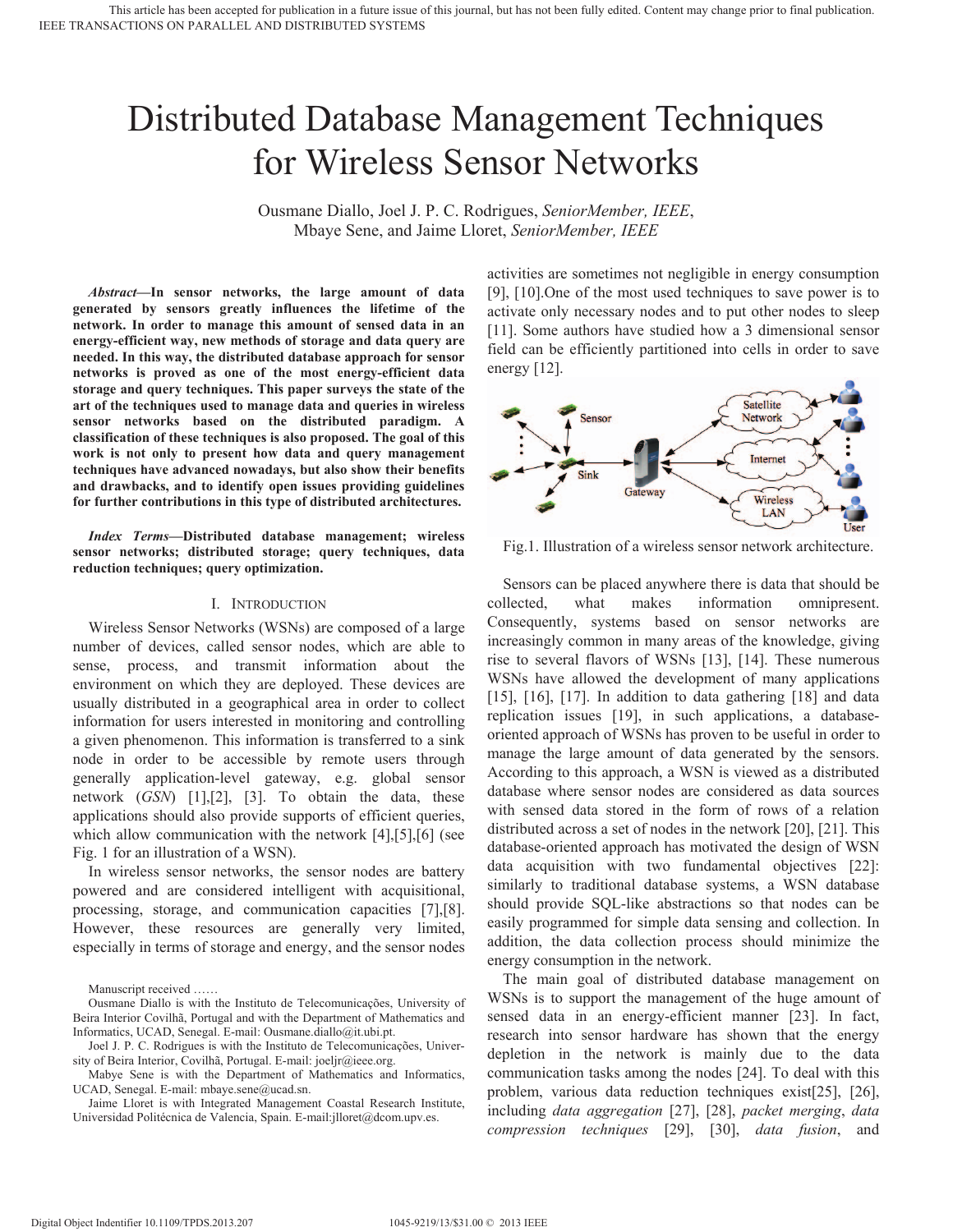*approximation based techniques* [31], [32]. The data aggregation techniques consist to perform data aggregations (e.g., MAX, AVG etc.) at intermediate nodes between the source nodes and the sink node. The packet merging combines multiple small packets into a big one, without considering the semantics and the correlation between the packets. The data compression techniques are also used to reduce the amount of data transmitted between the nodes, but they involve data encoding at the source nodes, data decoding at the sink node. The data fusion techniques refer to more complex operations on a data set and are usually used in multimedia data processing [33]. The approximation based techniques use statistical techniques to approximate the queries results. These techniques provide, among other advantages, the reduction of the size of the transmitted data, the communication tasks, the network load, and the data transmission time.

 The aim of this paper is to show how distributed database techniques are adapted to wireless sensor networks in order to improve the management of the great amount of sensed data in an energy-efficient way by presenting and classifying the most recent and relevant proposals of distributed database management on WSNs. Moreover, a discussion and open issues on distributed database management techniques for wireless sensor networks are identified in order to facilitate further contributions.

storage and querying in WSNs, while protocols and techniques The remainder of this paper is organized as follows. Section II presents the essential conceptual features of distributed data used on the studied proposals on distributed data management in WSNs are exposed in Section III. Section IV discusses the techniques used on the studied approaches and proposes some open research issues. Finally, Section V concludes the paper and pinpoints further research works.

## II. BACKGROUND

As in traditional database systems, the sensor databases try to create an abstraction between the end-users and the sensor nodes. This abstraction aims to permit the users to only con centrate on the needed data to be collected rather than bothering with the complexities of mechanisms deciding how to extract data from a network [27], [34]. As such, the sensor databases have been subject to two main approaches to data storage and query in WSNs [35]: the *warehousing* approach and the *distributed* approach.

- central database where user queries are processed. This 1. In the *warehousing* approach, the sensors act as collectors. The data gathered by sensors are periodically sent to a model is the most used one in data storage and query processing. However, it has some drawbacks, such as eventually wasting resources and creating a bottleneck with an immense amount of transmitted data. This approach is unsuitable for real-time processing.
- WSN forms a distributed database where the sensed data 2. The *distributed* approach is the alternative, where each sensor node is considered as a data source, and then the are in the form of rows with columns representing sensor attributes [20], [21]. In this second approach, the sensed data are not periodically sent to the database server. They

remain in the sensor nodes and some queries are injected in the network through the base station. These queries are disseminated into the network according to the routing techniques as per [36], [37], and the sensors, thanks to their processing and storage capabilities, process them. The sensors send their data to their parent nodes whenever they correspond to the query requirements. The parent nodes combine this coming data with their own data and transmit to their parent nodes and so on until the data reaches the gateway. This approach that consists to process the data inside the sensor nodes themselves is called *innetwork processing* and it reduces the amount and size of transmitted data and the latency [38]. According to the scope of this work, an illustration of a distributed database on WSN may be seen in Fig. 2.



Fig. 2. Illustration of a distributed database architecture for wireless sensor networks.

As largely detailed in [39], there are four essential methods to design a distributed data management system: *in-network rocessing*, *acquisitional query processing*, *cross-layer p optimization*, and *data-centric data/query dissemination*.

## *A. In-network Processing*

includes the different types of operation that are traditionally done on the server, for instance, aggregations to inside the The in-network processing technique [38], [40], [41] generally sensor nodes themselves. It is generally used, as its name indicated, to process sensing values inside the network nodes so as to filter and reduce the huge and needless data.

## *B. Acquisitional Query Processing*

The acquisitional query processing [20] permits to minimize energy consumption in the network by reducing the number of sensor nodes participating in the query processing. This reduction is done by expressing in the query when or what sensors to sample.

## *C. Cross-layer Optimization*

Unlike the traditional computer networks in which layers in the conventional OSI model are separated and isolated, the cross-layer optimization  $[42]$ ,  $[43]$  permits to combine information available on these different layers and profit from this information sharing. For instance, in wireless sensor networks the routing takes care of, among others, the quality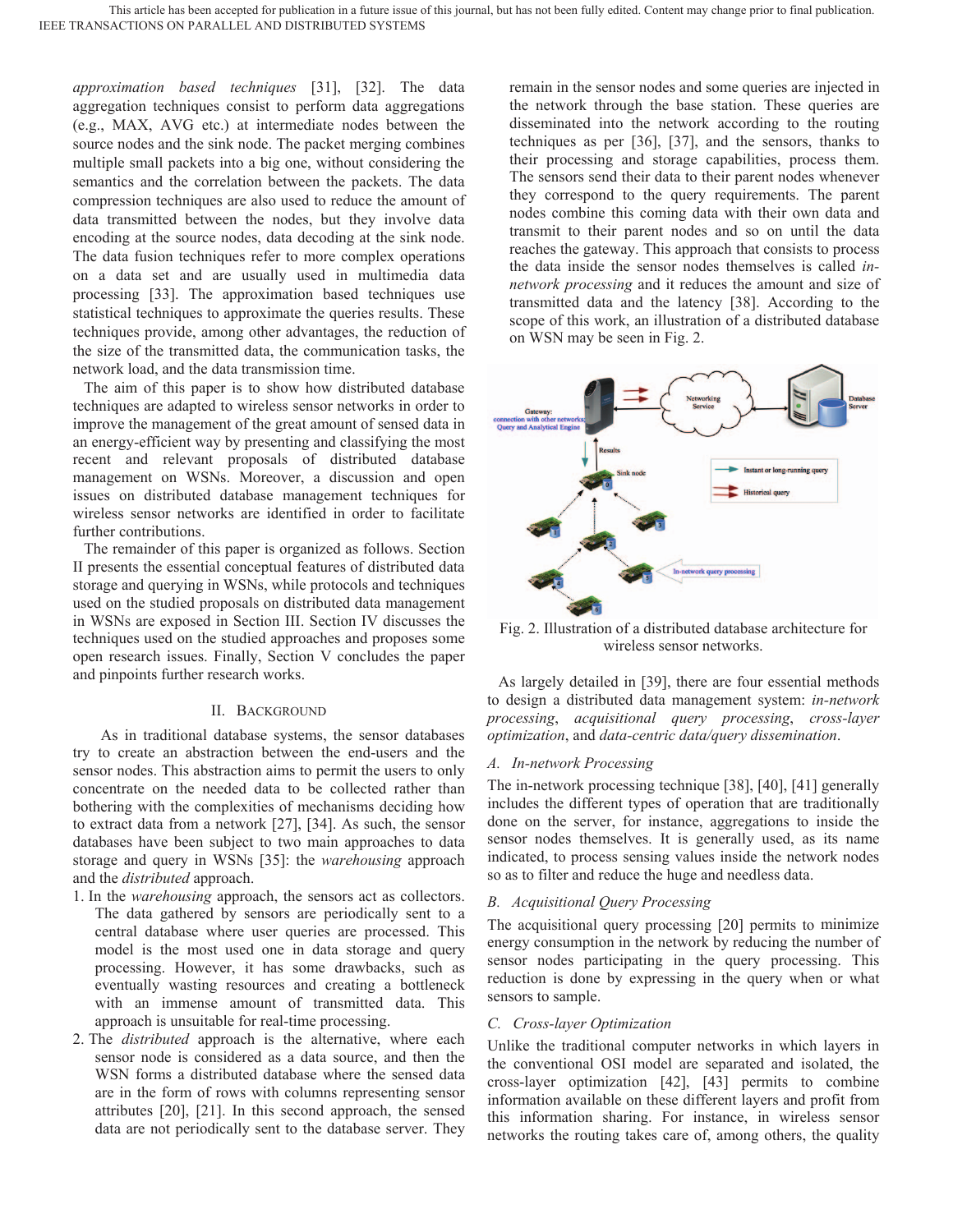of service (QoS) parameters of the network, network connectivity, the power available on the node, and the network lifetime [44]. In traditional computer networks the routing is done by the network layer only considering the destination address of a packet.

### *D. Data-centric data/query dissemination*

In contrast with traditional networks, nodes in WSNs usually do not have a single identifier because of data-centric [45],  $[46]$ ,  $[47]$ nature of sensor applications as well as the large number of sensors deployed. Generally, applications are not interested in specific sensors, but rather in data, which they generate. For example, a query as *"which is the temperature measurement of the sensor with the ID XXXX"* does not have much interest for a sensor application, but a query like *"in which region, sensors measure fewer than 7ºC"* is more significant. Routing protocols must take these characteristics into account.

WSNs are going to be discussed. This discussion will be done In the next section, the most relevant proposals of distributed data storage and query management techniques designed for by classifying each proposal into the four above-mentioned approaches.

## TECHNIQUES FOR WSNS III. DISTRIBUTED DATA STORAGE AND QUERY MANAGEMENT

There is a lot of research addressing various aspects of data main goals are the transparent access of the end-users to the se nsor nodes for retrieving required relevant sensor data as management in sensor networks. However, generally, the well as the improvement of the network's lifetime.

## *A. In-Network Processing*

After receiving one query, the query processor analyses it and generates an optimized query execution plan that consists of the best possible execution of the query inside the sensor n etwork. While the different solutions to perform in-network processing may differ, the objective is to save energy by reducing communication. The in-network processing technique can be divided into two sub-categories, *aggregation based techniques* and *approximation based techniques* [48].

#### *1. Aggregation based Techniques*

consumption than the sensing and processing operations, aggregating the data through intermediate nodes results in less m essage transmissions. Therefore, the network lifetime is Since wireless communication involves more energy improved with less energy consumption.

first to adopt a database query optimization technique for W SNs based on the data acquisition declarative approach. As part of the pioneering researches on distributed database on WSNs, TinyDB [20] and COUGAR [21], [34], [49]are the

processor for sensor networks that incorporates acquisitional te chniques. Through an interface, the user chooses what data The TinyDB project [50] was developed for networks based on the TinyOS operating system [51]. It is a distributed query he wishes to acquire. The query is decomposed by a query processor and distributed across the network. The sensor nodes collect, filter and aggregate the data and respond to the user query.

language [20]. The sensor data are form of tuples that conform to a predetermined schema. For example, tuples produced by a The interrogation of the sensors is based on the relational model and queries are specified using an SQL-like query temperature sensor may be of the form *<sensorId, location, temperature, timestamp>*.

with each device producing and storing its own readings. Q ueries are formulated on a virtual table that is logically Physically, the sensor tuples belong to a sensors table, which is partitioned across all of the devices in the network, formed by the sensor tuples horizontally partitioned in the network. Unlike traditional queries that focus on the current state of a database, these queries are often continuous with as function to continually run in order to inform the applications of changes recorded by the sensors. Results of queries stream to the root (base station) of the network by multi-hop topology.

readings flow up the communication tree called a semantic ro uting tree (*SRT*), they are aggregated by intermediate nodes TinyDB includes support for grouped aggregation queries (e.g. *MIN*, *MAX*, *SUM*, *COUNT*, *AVERAGE*, etc.), as sensor that contain relevant information for the query (See Fig. 3). This in-network aggregation reduces the huge quantity of data that must be transmitted through the network, preventing the bottleneck to the root node and increasing the lifetime of the network.



Fig. 3. Aggregation steps of sensor readings during an epoch using interval-based communication [38].

processing. To deal with in-network processing in this platform, they use a clustered approach. A network is c omposed of several clusters, each of them managed by a The Cougar project [52] is a platform for distributed query cluster head. The child nodes that belong to clusters send periodically their readings to the corresponding cluster head, which then aggregates the received readings and forwards the computed result toward the Front End of the network. This Front End is a query optimizer, located at the gateway node, which generates optimized distributed query processing plans after receiving user queries. Furthermore, in this architecture, each node embeds a query layer. The query layer [21], [49]is a query proxy between the network layer and the application layer, which process queries (See Fig. 4). Additionally,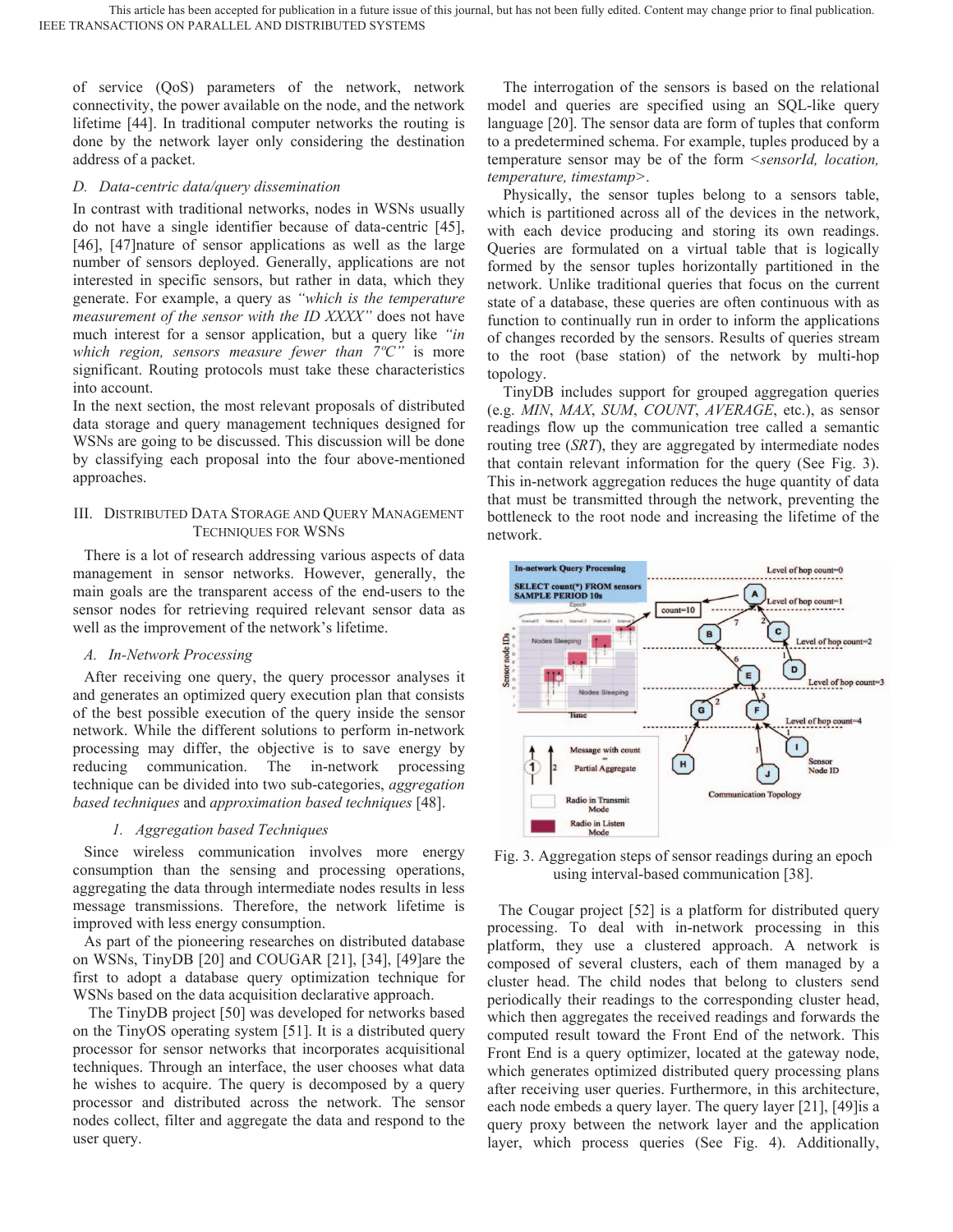Cougar carries out packet merging by aggregating several packets into one. This increases the lifetime of the network, since sending multiple small packets is more expensive than sending one larger packet.

Like TinyDB, Cougar adopts a declarative queries approach [49] to in-networking processing. This approach allows users and application queries a transparence access to sensor nodes. Thus, Cougar uses an efficient catalog management, query optimization, and query processing techniques to abstract the user from the physical details of contacting the relevant sensor nodes, which process the sensor data and send the results to the user. The queries are specified using an SQL-like query language and the sensor data are form of records with several fields included information about the sensor node (e.g., id, location, etc.), a timestamp, the sensor type (e.g., temperature, light, etc.), and the value of the reading. The sensor network is considered as a widely distributed database system consisting of multiple tables of different types of sensors.



Fig.4. Illustration of Cougar Architecture.

Cougar claims to be designed for WSNs, while it was deployed on PDA-class devices that had significantly larger processing power than WSNs and could even run Windows C E and Linux [20]. So, it does not take into account the power and computational constraints of sensor nodes.

It uses in-network processing to increase the lifetime of the n etwork. It is freshness-aware as it adds a new clause, TiNA(Temporal Coherency-Aware In-Network Aggregation) [53], [54], [55] is an improvement over TinyDB. *VALUES WITHIN tct,* in the specification of the query aggregation syntax of TinyDB, which indicates the temporal relaxation degree allowed by the user or the network. In TinyDB, the readings are transmitted at fixed interval, but TINA transmits the sensor node reading only if that reading differs from the last recorded reading by more than the accepted tolerance *tct* (See Fig. 5).

the size of transmitted data. For that, by performing inn etwork aggregation, the reduction of the number of groups is In [54], TiNA is improved by designing a semantic routing tree for sensor networks with a main objective the reduction of adopted when a node performs Group-By query by clustering the sensor nodes belong to the same group along the same path. This approach is called group-aware network configuration method. This technique can certainly reduce the

size and number of messages circulating in the network but at the expense of some consistency of data transmitted.



Fig.5. In-network aggregation query using TINA [53].

The authors in [56] proposed a set of algorithms to minimize the overall energy consumption of the sensor nodes by considering a real time scenario where the raw data gathered fr om the source nodes must be aggregated and transmitted to the sink within a specified latency constraint. This work is particularly important for applications requiring a prompt delivery of the information to the sink. However, it does not address the problem of constructing the underlying aggregation tree.

network lifetime. To these ends, the authors of  $[57]$ ,  $[58]$ p ropose an adaptive algorithm, called *ADAGA* (ADaptive The main purpose of data management in WSN is to allow transparent access to sensed data, as well as, to increase the AGgregation Algorithm for sensor networks), for processing in-network aggregation in WSNs. In fact, in order to reduce the amount of data transmitted between sensor nodes, *ADAGA* performs in-network aggregation. The key idea is to aggregate the sensed data progressively in each node it passed through. This will further reduces the data traffic, the energy consumption, and the memory usage in the network. The algorithm also supports the packets replication in order to reduce the packets losses and allows the approximation of sensed values from collected data. Furthermore, a data model for data streams and a declarative SQL-like query language named *SNQL* (Sensor Network Query Language) for WSNs are provided.

which it is. That is useful because the system should adapt to c ontext changes in order to react rapidly. In this context, the The context aware system paradigm means the capability of a system to adapt according to a rapidly changing context in authors of [59] propose a framework in the context aware architecture (See Fig. 6). This framework exploits a distributed query processor approach for integrating wireless sensor networks. This proposed architecture is based on the *MaD-WiSe* system [60]. This latter includes a set of modules running on the WSN nodes; the *MaD-WiSe* network side and a set modules running on the base station; the MaD-WiSe context information provider. The *MaD-WiSe* network side implements an in-network distributed data stream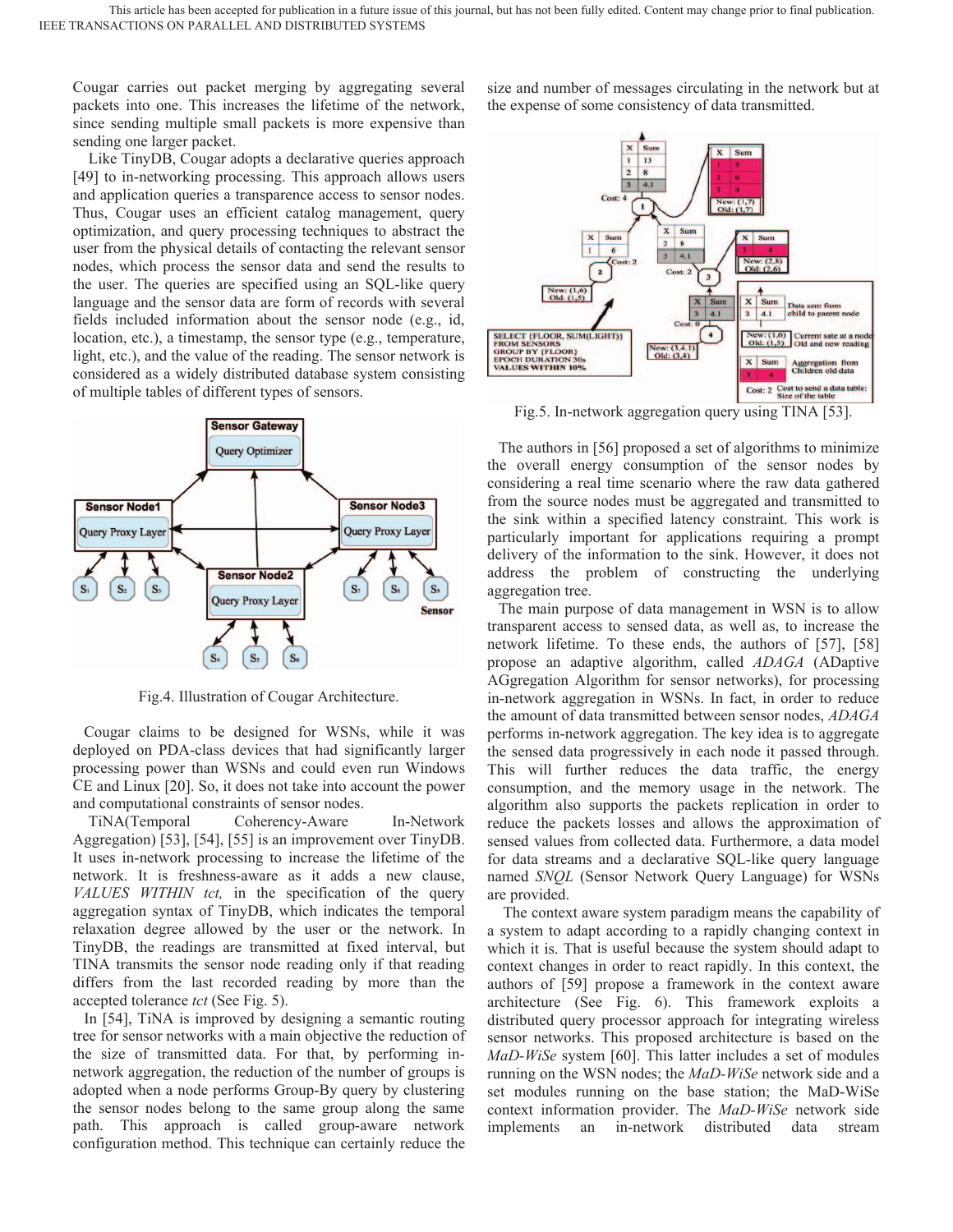management system that acts as server; while the *MaD-WiSe* context information provider offers access to the sensor services. The queries are specified using an SOL-like query language named *MW-SQL* that allows users to express queries to manipulate, temporal aggregate, filter, and organize sequences of tuples generated by the sensors. Through the *MaD-WiSe* system interface the user chooses what data he wishes to acquire. An optimized distributed query execution plan is generated and disseminated in the network by the query manager. The latter receives the results of the query stream obtained from in-network query execution in an on-line fashion.



Fig. 6. Context aware architecture using in-network query processing.

S imilar to most of the proposed solutions about distributed query processing in WSNs, in [61] the authors propose an innetwork aggregate query processing. But rather than using a ggregate operators in sensor nodes to reduce the number of transmitted messages, they propose a mechanism that allows queries to share intermediate results together in order to reduce the number of messages transmitted. The main idea assumes that when the sink receives multiple aggregate queries it propagates them via a routing tree. Thus, with this set of query tree, it will decide how to determine a set of backbones and non-backbones and where each non-backbone is allowed to access intermediate results from the backbones in order to reduce the total number of transmitted messages. For that, according to a cost function, they derive a reduction graph and propose two algorithms. First, they propose a heuristic algorithm *BM* (standing for Backbone Mapping), which is based on the reduction graph; it determines the set of backbones and mapping relationships between backbones and non-backbones. Second, they propose an algorithm named *OOB* (standing for Obtaining Optimal Backbones) to obtain the optimal backbone set. Furthermore, they propose a maintenance mechanism for dealing with dynamic scenarios as queries could submit or leave.

types (e.g., military battle field, volcano, etc.), sensor nodes Generally, because of wireless sensor network application

data. Moreover like in traditional computer networks, sensor n etworks are particularly vulnerable to several key types of are scattered in hostile environments and may relay sensitive attacks that can be performed in a variety of ways [62], [63],

[64], [65], as Sybil attack [66], traffic analysis attacks [67],

node replication attacks [68], and so on. Therefore, security reliable communication between nodes and to collect reliable data from the network. concerns should be addressed efficiently in order to provide

mathematical framework for formally evaluating the security fo r aggregation, allowing them to quantify the robustness of The work in [69] is one of the pioneering wireless sensor network security paradigms. It analyzed the resilience of aggregation techniques for cluster based WSN and proposed a an aggregation operator against malicious data. However, one can argue that the one-level homogeneous aggregation model is simple to represent real sensor network deployments.

to provide incorrect aggregation results to the user without h e/she knows that the results are incorrect. Therefore in order In [70], the authors present a secure information aggregation technique (*SIA*) that helps to defend against a type of attack called the *stealthy attack*. In a *stealthy attack*, the attacker tries to prevent from that type of attack, the mechanism in [70] aims to ensure that if a user accepts an aggregate value as correct, then there is a high probability that the value is close to the true aggregation value. Otherwise, if the aggregate value has been altered, the incorrect results should be rejected with high probability.

based sensor networks, then a cluster-head first requests s ensor nodes to send the corresponding pattern code for the The proposal in [71], [72] proposed an energy-efficient and secure pattern-based data aggregation (*ESPDA*) protocol for wireless sensor networks. *ESPDA* is intended for hierarchysensed data. If multiple sensor nodes send the same pattern code to the cluster-head, only one of them is permitted to send the data to the cluster-head. ESPDA is secure because it does not require encrypted data to be decrypted by cluster-heads to perform data aggregation.

#### *2. Approximation based Techniques*

regression, probabilities, etc. are used to approximate data or Here statistical techniques like approximation, linear query answers.

BBQ [73] improves upon TinyDB as it includes certain st atistical modeling techniques to answer queries about the creates models that provide approximated results with p robabilistic confidence interval, improving thus the lifetime current state of the sensor network. The BBQ query system of the network. Through an SQL like query that includes error tolerances and target confidence bounds, the user chooses what data he/she wants to acquire. The query is parsed by the query-processor, an energy-efficient observation plan is generated, and a time-varying multivariate Gaussians model, which includes correlations and statistical relationships between sensor readings on different nodes, is used to estimate its answer. Unlike TinyDB and COUGAR that interrogate all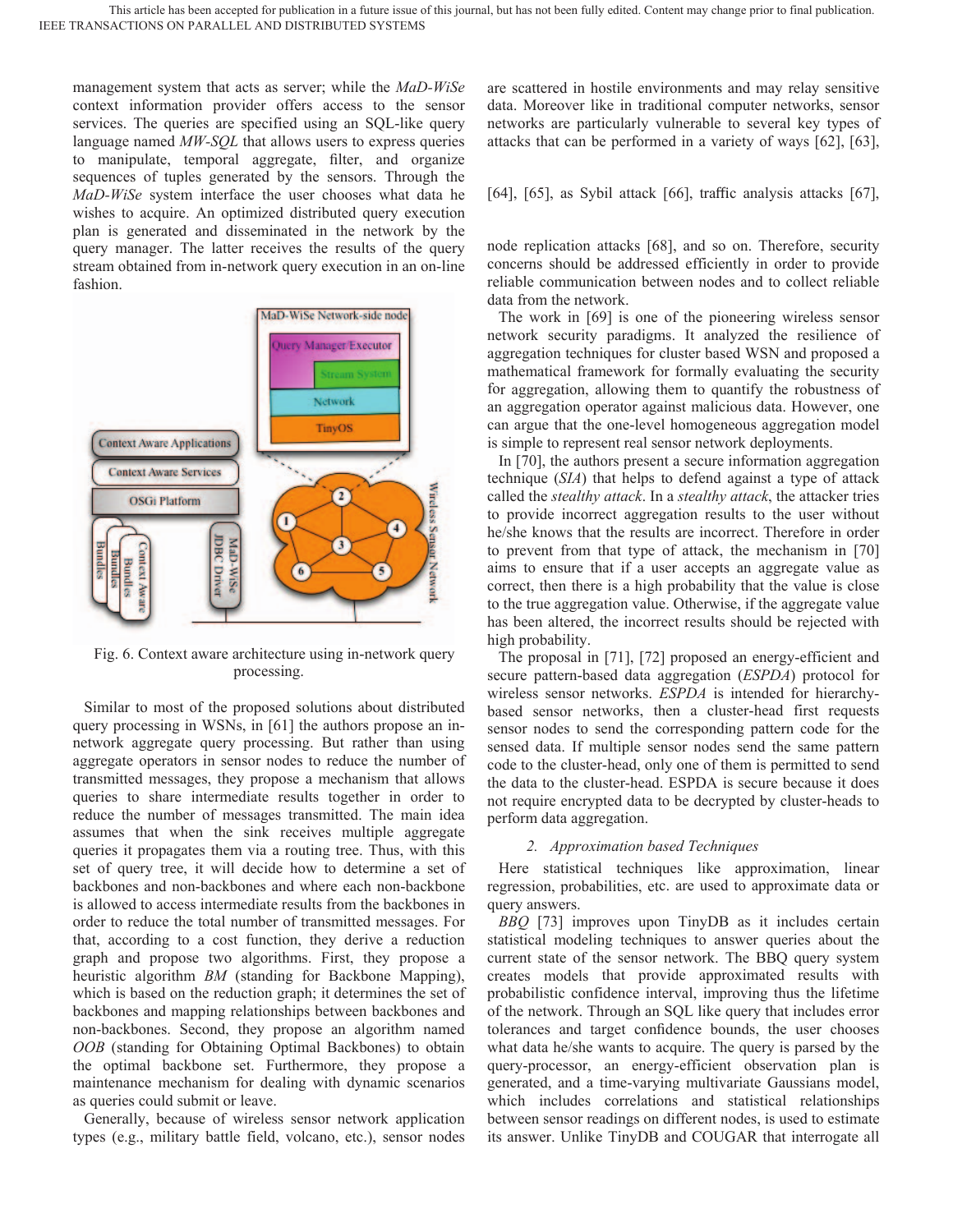sensors every time a query is injected into the network, in this query processing, sensors are only solicited to update the data to refine the model if the model itself can't satisfy the query with acceptable confidence.

In [74] the authors adopt a replication solution. However, their proposal is based on the hypothesis of the random nature of failures in wireless sensor networks. In fact, in wireless sensor network areas, due to generally harsh environments of d eployment and the resource limitation, sensor nodes are always subject to random failures [38]. For these reasons, in [74] the authors propose a distributed energy-efficient replica placement for increasing data availability and prolonging the network lifetime. The basic idea is, taking into account probabilistic node failures, they compute (based on probabilistic equations) sufficient data replica of nodes with minimal communication cost between nodes such that the whole network data could be reached after a failure. The replication can protect from failures and provide data availability but it should be completed by an efficient data update policy in order to ensure the data freshness.

manner, the subset of most relevant answers rather than the all a nswers. This prevents the transmission of irrelevant answers To satisfy as much as possible the end user requirements as well as to improve the network lifetime, the distributed top-k query processing [75] computes, in a quick and efficient and minimizes the power cost of retrieving the huge amount of values.

cluster-based wireless sensor networks, three suite of energye fficient algorithms: sufficient set-based (*SSB*), necessary set-Like the previous work, the distributed processing of probabilistic top-k queries in wireless sensor networks [76], [77] proposes, with bounded rounds of communications in based (*NSB*) and boundary-based (*BB*). Instead of transferring the huge amount of sensor data from the network to the end users, these algorithms return the subset of most relevant data answers efficiently with a constant round of data communications according to a probabilistic weight. This permits to minimize the cost of retrieving all huge values and just transfer relevant answers. Moreover, for better minimizing the communication and energy overhead, this solution proposes also an adaptive algorithm that dynamically switches among the three algorithms based on their estimated costs.

cycled WSNs (*DC-WSNs*). For that, this work solves the un derlying data accessibility and network connectivity The work in [78] improves the top-k query in which the algorithm tries to find the *k* nodes with highest readings among the sensor nodes, by implementing top-k query in dutyproblems in *DC-WSNs* by proposing a mechanism named *DCDC-WSNs,* where data replication (*DR*) is applied into *DC-WSNs* and the whole combined with a sleep scheduling algorithm named connected k-neighborhood (*CKN*). Thus, the implementation of top-k query in *DCDC-WSNs* can achieve very high query data accessibility at the cost of low total energy consumption and top-k query response time.

approximate but effective solution to minimize the energy co nsumption in WSNs. Thus, based on the information about As much of the WSN research centers around increasing network lifetime [79], *ENERGY\** [80] based on *ENERGY* (Energy Efficient Rate Governed Yardstick) provides an

the complete network topology and the Euclidean distance as an estimate to the hop count between two nodes, *ENERGY\** provides the optimal placement of the data transformation function which impacts on the energy consumption on data transmission. However, considering this solution for virtual nodes, the proposed algorithm uses the sink node that requires to know the locations and bit rates of all the sources to map the virtual nodes to the real nodes in the network.

function, which is robust to node failure and impulsive noise. T he main strategy is to pass around the network a parameter In [81] an energy-efficient and accurate estimate is proposed. Hence, the proposal based on a distributed algorithm for in-network data processing provides a new cost estimate, and along the way small adjustments to the estimate are made by each node based on its local measured data.

a ggregations of approximate coefficient. Thus, each node Like their predecessors, in [82] the authors propose an efficient approximation algorithm, which improves the network lifetime. The main idea is to optimize the communication cost by performing in-network data transmits the approximate coefficient upward after it compresses and aggregates the child node's coefficient. Finally, each root node of concerned splay tree obtains the approximate coefficient set about its complete covered area. Therefore, the sink node can query any position of interested area through the root nodes. The approximate is performed by using multiple linear regression models.

## *B. Acquisitional Query Processing*

fragments around the whole network, the complexities of mechanisms used by the query processor to efficiently extract th e relevant data from the network are completely transparent Like in traditional database systems, in distributed database systems, where the requested data might be stored in small to the end-users.

This optimization is performed by minimizing the activities of In WSNs, the query processor is charged, among other tasks, to generate an optimized query execution plan that defines how a query should be executed in an energy-efficient way. sensor nodes, principally by reducing the data transmission and sampling the sensors that participate in a query processing.

o ptimizations of query processing. In fact, to manage TinyDB [20] is a distributed query processor for sensor networks that has first introduced the management of sensor sampling, called as *acquisitional query processing*. It incorporates a metadata management system that supports sampling of the sensors for a particular query processing, metadata such as information about the costs of processing and delivering data, the necessary time and energy for that sampling, etc. are periodically copied from the nodes to the root and used by the query optimizer. TinyDB also provides extensions to SQL to formulate queries evaluated when the event specified in the request is made. The main objective is thus avoiding the sending of measures that are not relevant. TinyDB also includes the possibility of using time windows applied to a particular sensor. A time window contains the measures recently performed by the sensor. Moreover, a multi-query optimization on event-based queries is taken into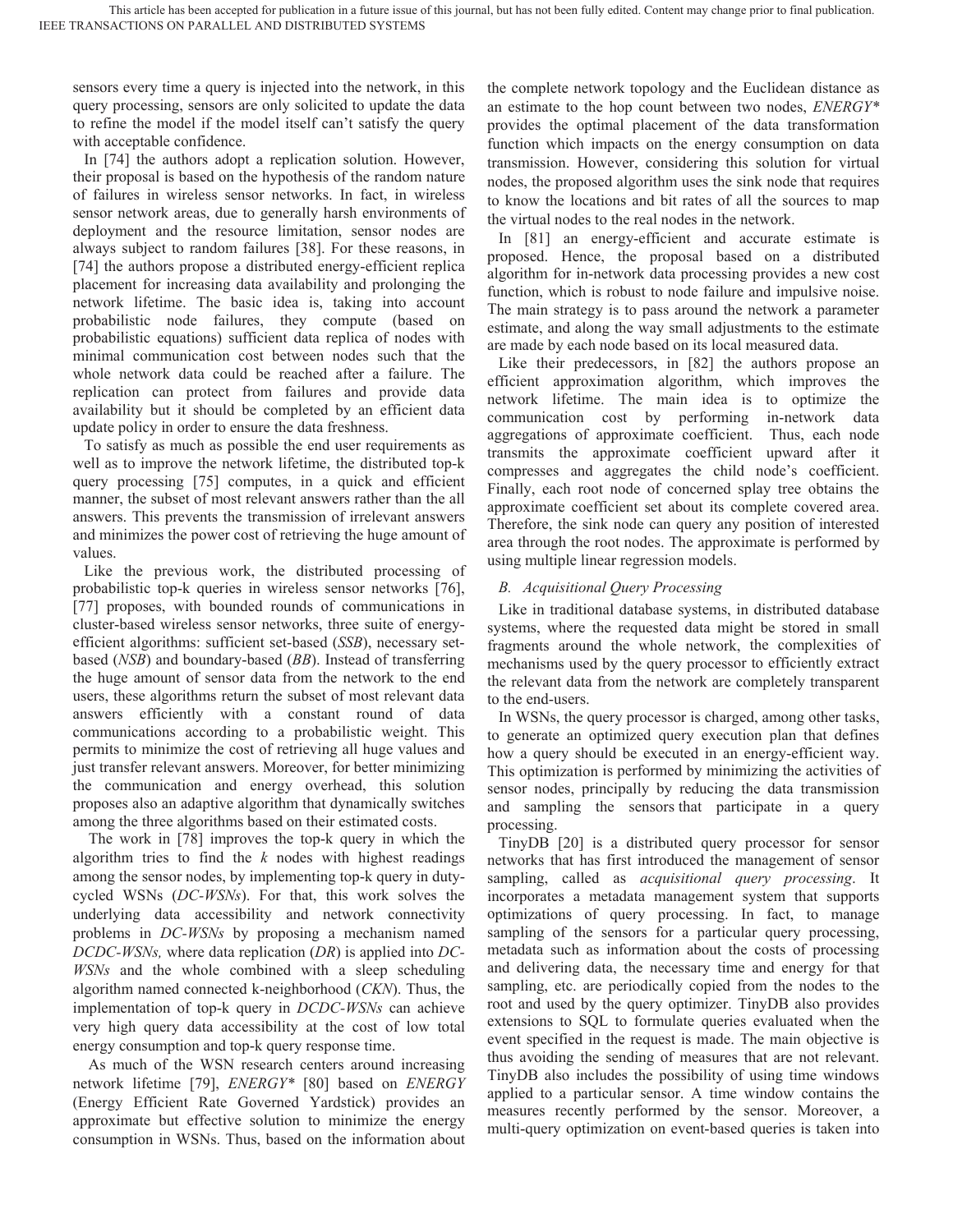account in order to reduce costs due to transmission and sensor sampling.

Replication [83] allows managing multiple copies that differ at a given time, but eventually converging to the same values [84]. The motivations to make a replication are essentially improved performance, increased data availability and e ventually prevent from failures [32], [85], [86].

mobile sensor networks called *SenseSwarm*. It is composed of tw o levels: the *perimeter nodes* that perform the data According to the harsh energy constraints of sensor networks, the authors of [41], [87], [88] propose a hierarchical architecture for in-network data acquisition and replication in acquisition in energy efficient manner, and the *core nodes*, which are physically and logically strong in order to manage the storage and replication of sensed data (See Fig. 7). In order to increase the fault-tolerance and the availability of the system, a data replication algorithm (*DRA*) is proposed. This algorithm is based on a vote that consists of deciding which set of neighbors will participate to the most energy-efficient replication strategy. Additionally, the *DRA* is extended with a spatial-temporal in-network aggregation strategy based on minimum bounding rectangles. This work leads to a hierarchical data replication algorithm (*HDRA*), which allows an approximate answer.



Fig. 7. Framework for the acquisition and storage of spatio-temporal data in mobile sensor networks.

Like most of the above works, in [22] minimizing the energy consumption is a main objective. For that, these works use selectivity awareness technique to optimize the monitoring queries in sensor network. An algorithm called *PDT* (pocket d riven trajectories) based on the main features of monitoring queries is used for optimizing the network lifetime. The idea is the use of the data acquisition technique to optimize the communication overhead by sampling sensor nodes (notion of pocketed node participation) for processing a given query, after the setting up of efficient communication paths between the clustered sensor nodes and the base station. This discards the non-selected nodes in the data collection and optimizes the energy consumption. Furthermore, the *PDT* is extended for context aware system. Therefore, it continuously adapts the data collection paths according to changing of node participation and environmental conditions.

In [89] the authors perform a distributed data processing by adapting artificial neural-networks algorithms for wireless sensor networks. For that, three types of cluster based

a rchitectures are presented in order to carry out distributed computation and storage, auto-classification of sensor data. The auto-classification of sensor data is performed by using different sensitivity threshold. Thus, depending on the level of details needed at the moment, the corresponding device unit can be queried depending on the level of the sensitivity threshold used to classify the data. The aims of this work are to provide data robustness and improving the network lifetime by optimizing the communication costs and energy savings.

Through a high-level user interface, the user formulates what d ata he/she wishes to acquire. The query is decomposed, Similarly to TinyDB and Cougar, in [90] the authors have designed a distributed query processing system called *SSDQP*. optimized and distributed by the optimizer across the network. The sensor nodes collect, process the data, and respond to the user query. In this work, each node runs a time-triggered query engine and the queries are scheduled in a distributed manner among the sensor nodes. For improving the network lifetime, the optimizer is parameterized. Thus, according to the user's need, it makes a trade-off between accuracy of time synchronization and consumed energy by choosing an optimized network tree topology. Furthermore, the system performs a synchronized merge operation to minimize the transmitted packet and thus reduce the communication overhead.

query processor that allows sharing sensor readings between s everal user declarative queries. Through a declarative query Corona [91] system improves upon the *SSDQP* [90] system and the proposal in [92] as it is an in-network distributed interface, several users can choose what sensor data they wish to acquire. With dynamic multi-query execution capability, the query processor can execute concurrently these various queries with different start-times, epochs, and lifetimes. Furthermore, Corona is freshness-aware since it permits to reuse the previous sensor readings from the cache on the sensor node. Hence, if the previous sensor reading differs from the newly required reading by an amount that is less than the query-specified threshold, the query engine will not activate the sensor again. This minimizes the sensor activities. For further improving the network lifetime, instead of sending several small packet messages, corona does in-network clustering of sensor reading results. Furthermore, this clustering operator is resource-aware. Thus, it can dynamically adapt its processing according to the available resources.

that optimizes the execution of continuous queries is provided. T heir basic idea, using SQL-like query language, wants to Another technique for improving the network lifetime and providing QoS is provided in [93]. In this work, an algorithm profit from a predefined power and delay weight specified in the query in order to provide an optimal query plan. For that, by taking into account both power and time cost simultaneously, a query plan with minimum cost of computing and data transferring is obtained. Furthermore, to additionally increase the network lifetime, they use reduction techniques like packet merging or data compression to decrease the size of the transferred data into the network.

## *C. Cross-layer Optimization*

of different layers and results in strict boundaries between The traditional layer approach leads to independent design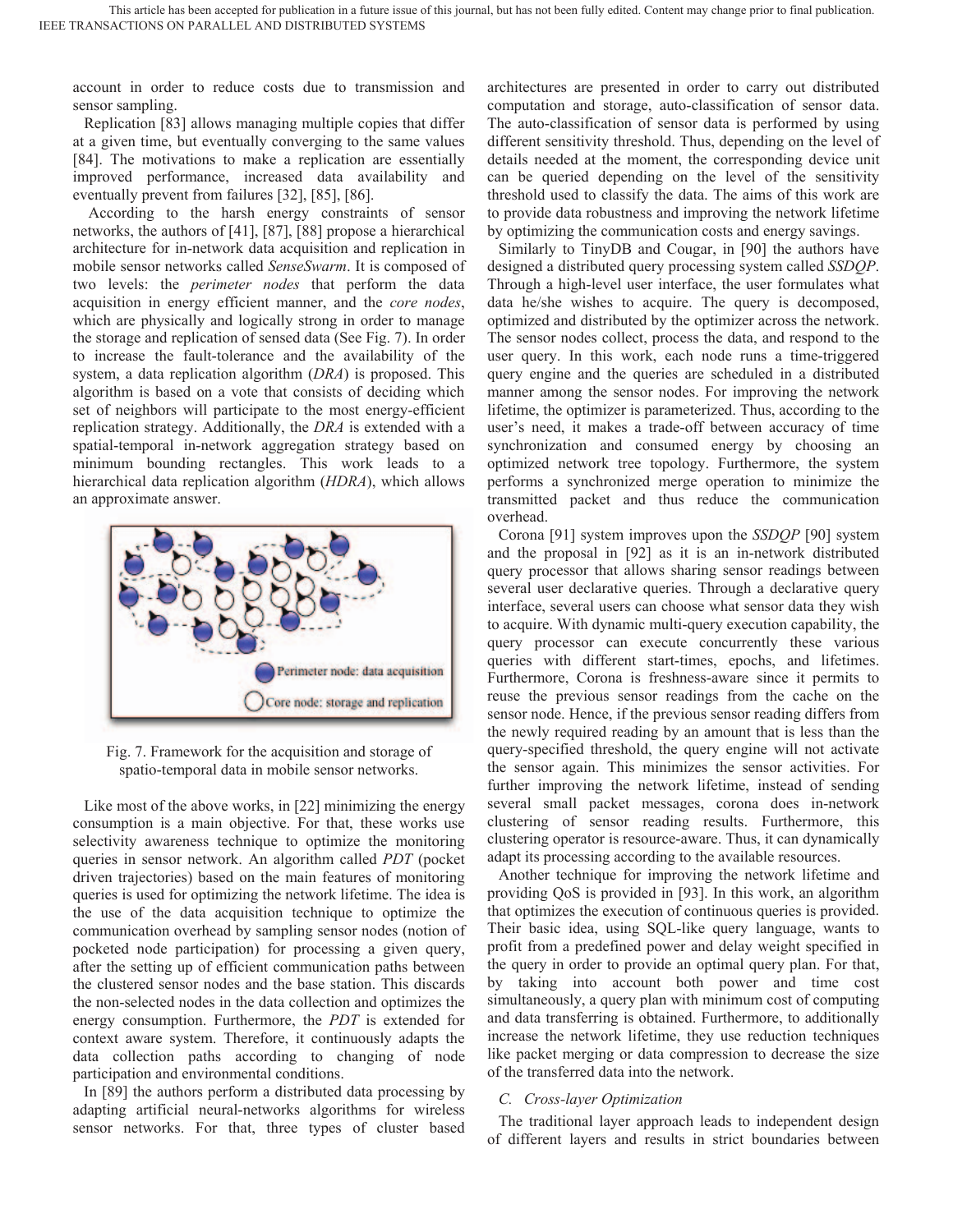layers. Cross-layer optimization exploits interactions between di fferent layers and can significantly improve energy efficiency as well as adaptability to service, traffic, and environment dynamics. For example, having knowledge of the current physical state will help a channel allocation scheme at the MAC layer in optimizing tradeoffs and achieving throughput maximization.

In WSNs, the sensor network lifetime depends intrinsically on the available energy in the nodes composing the network. This available energy is consumed by the sensing activity, the communication (sending and receiving packets) activity, which is essential to form a WSN, and the data processing [7]. However, the communication activity is more costly in energy than the sensing and processing activities. Hence, current cross-layer optimization techniques use a variety of methods to schedule tasks in an energy-efficient way.

Among these techniques, one can notice the synchronization mechanism used in TinyDB [20] for data transmission between nodes forming the network. In fact, queries in TinyDB are flooded throughout the network. An intervalbased communication scheduling protocol is used to collect the query answers via a semantic routing tree, with the root node being the endpoint of the query. Every other node maintains a parent node one step closer to the root from where it is, along with other routing information. The synchronization of the data transmission between nodes is performed by making a parent node in wait for a certain interval of time before reporting its own reading. Specifically, in TinyDB every epoch is subdivided into shorter fixed intervals, with the number of intervals equal to the maximum depth of the routing tree (see figure 3). During its own interval, a parent node will be active and collecting results from its child nodes. In the next interval, the children nodes will be idle, while the parent is still active transmitting the partial aggregate result. The parent node will become idle when it finished receiving and transmitting the partial aggregates in its sub-tree.

Besides performing in-network processing, to increase the network lifetime and the accuracy of data and queries, the *ADAGA*[57], [58]system adapts the collecting and sending activities of the devices according respectively to the remaining memory and energy of sensors. The main idea is to dynamically adapt values for *Sense interval* clause that specifies the interval between consecutive data collections and values for *Send interval* clause that specifies the interval between consecutive sending of packets. The values of these two parameters are updated according respectively to the available memory and power in the sensor nodes. This makes the sensor nodes self-configurable and leads to reduce the power consumption and improve the memory availability.

In wireless sensor networks communicating, the huge amount of sensed raw data between the nodes within the network leads to a lot of problems (including energy wasting, useless data transferring, etc.) because of the limited sensor resources. To deal with these problems, in [94] the authors proposed a distributed and self-organizing scheduling algorithm (*DOSA*) that allows an in-network data aggregation, which is based on spatial and temporal correlations between automatic code generation, the operator placement, and the deployment of an efficient query execution plan. Therefore, sensor readings of neighboring nodes. This will permit to avoid the transmission of redundant data, thus improving the network lifetime. The first function of the *DOSA* algorithm is to decide when a particular node should perform this correlating function. Moreover, According to the eventual changes in the network topology, *DOSA* uses cross-layer information from the underlying MAC layer to detect these changes and autonomously reassigns schedules of nodes.

for in-network data processing in wireless sensor networks. T his proposal is an enhancement over the distributed query-In [92], the authors present a resource-awareness framework processing engine, *SSDQP* [90]. This approach is a two-phase approach. Hence, in addition to in-network data processing features from the *SSDQP* system, this proposal adapts to changing resource levels such as battery power or available memory. The main idea is to use a publish/subscribe pattern to distinguish the monitoring of the resource from adaptive algorithms that subscribe to receive resource availability updates. Hence, the processing techniques can subscribe to act according to the remaining resources (battery, memory, and CPU utilization). The published phase is performed whenever the total change in resource level is greater than a given threshold. The second phase consists of integrating the resource-awareness algorithm into the *SSDQP* system. Moreover, to reduce the communication cost, the proposal benefits from the advantage of the multi-tasking of the *SSDQP*  to de-couple the in-network data processing and communication.

propose a complete distributed query processing framework fo r wireless sensor networks. This framework includes Like TinyDB [20] and Cougar [21], [49], in [95] the authors principally two components: a compiler/optimizer, named *SNEE* (Streaming NEtwork Engine) [95], [96], [97], and a continuous declarative query language over sensed data streams, named *SNEEql* [98], [99]. This latter is an expressive and SQL-like query language, convenient to query data stream from wireless sensor networks. After receiving the *SNEEql*  queries, the compiler/optimizer engine (*SNEE*) optimizes them by taking into account metadata such as information about the network topology, the required energy and time, the cost of nodes sampling among other relevant parameters. After the optimization phase, the compiler/optimizer engine creates, compiles and deploys an executable code, the energy-efficient query evaluation plan, which will run into the participating nodes. This work fully describes also the *SNEE* query compilation/optimization architecture (See Fig. 8) [95] and the difference steps that it takes to optimize the *SNEEql* queries. Moreover, for more flexibility, the query can be coupled with user QoS requirements, such as the energy consumption of nodes, the tolerated response time, etc.

idea is based on declarative query approach to specify, o ptimize, and deploy automatic data analysis techniques in a The work in [100] is an enhancement over *SNEE*. The basic sensor network. Thus, at first, the *SNEEql* query language is refactored with in-network data analysis capabilities, so that it can be well optimized by the query optimization engine *SNEE*. Second, the new in-network declarative query is deployed by using the basic functionalities of *SNEE*, which are the this platform can help, in mobile environments, to adjust changes in the network topology efficiently.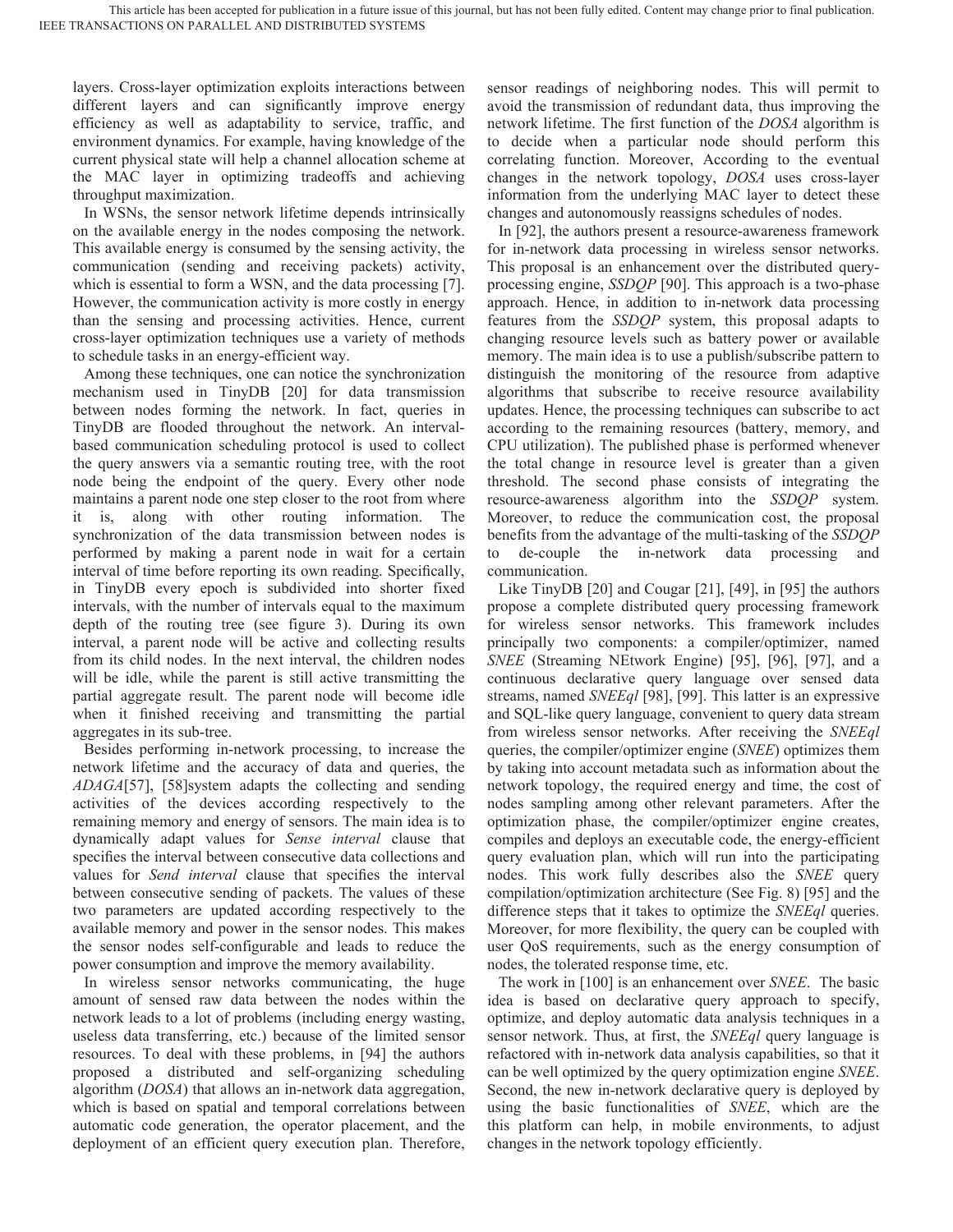

Fig. 8. SNEEql Compiler/Optimizer architecture.

#### *D. Data-centric data/query Dissemination*

In data-centric addressing scheme, the collected data is stored by attributes or types (e.g., geographic location and event type) at nodes within the network. Queries for data with a particular attribute will be sent directly to the relevant nodes in stead of performing flooding throughout the network; therefore, data-centric approach enables efficient data or query dissemination.

. Interests, events and responses of interest are queries *interests* re presented by lists of *"attribute = value"*. The interests are Directed diffusion [101] is one of the pioneering data-centric data dissemination protocols designed specifically for WSNs. The data generated by the sensors are called *events* and injected into the network through one sink node arbitrarily chosen. This sink node broadcasts the interest to its neighbors, which in turn broadcast it to their neighbors, and so on. A node which detects an event compares it with the interests it received, and if there is a match, it sends the description of the event (response to the query) towards the nodes from which it received the interest. Therefore, the event is broadcasted up to the sink node.

minimize the communication overhead, in  $[102]$  the authors k eep, as much as possible, the sensed data in the network and In WSNs, the huge amount of information transferring wastes resources. The processing of instructions is much less expensive than the wireless data transmission. Thus, to do transmission on demand. To reach their objectives, an API, called *miniDB*, is used to store and extract required data in

sensor nodes. In fact, names are associated as identifiers to the data items in order to simplify access. This meta information increases the necessary memory and helps to locate and to retrieve data from arbitrary nodes, even from dynamically placed new nodes, in a simplified manner. Moreover, a tiny query management system, named *miniSQL*, is designed for data identification and interrogation anywhere in the network. An SQL-like query is used to interact with the network. This solution allows to access historic data stored in the sensor network but in order to prevent from the memory saturation it should include an efficient policy of memory saturation management.

take resource constraints of WSNs into account, proposed s olutions should be aware of risk of sensor failures. For that, Generally, according to natural conditions of environment, the sensor nodes are subjected to failures. Thus, in addition to the *DISC* (Distributed Information Storage and Collection for WSNs) is proposed in [103]. *DISC* is a protocol for distributed information storage and collection. In *DISC* protocol the network is logically divided into clusters, where each of them is managed by a cluster head. There are two specifics cluster heads; *the primary cluster head (PCH*) and *the backup cluster heads* (*BCH*). The sensor data are periodically reported to the *PCH*, which in turn after eventual aggregation transmits the data to the *BCHs* chosen in a probabilistic way. The *DISC* protocol, compared with the other protocols in this area that make deterministic choice of the backup nodes, performs a random selection strategy. This can prevent from destruction of the exact nodes keeping important information. Moreover, the *DISC* protocol uses the *Bloom filters* method for the data description and the routing mechanism. The data descriptor is unique and it includes the time epoch of the data aggregation, the region identifier of the aggregator and the type of data. Although this protocol is interesting for the robustness of the network, it should be revised in order to take the severe resource constraints of WSNs into account. In fact, the complexity of the algorithms with various backup nodes can be negative factors for the network lifetime and the low memory resource.

(dynamic data-centric routing and storage) mechanism m inimizes the communication overhead by dynamically Similarly to previous works that investigate the improvement of the network lifetime, the *DDCRS* [104] determining the locations of the data-centric nodes according to the multiple sink nodes' location and data collecting rate. Moreover, this proposed scheme automatically constructs shared routes from data-centric nodes to multiple sinks, reducing thus duplicate packets transmission. The *DDCRS* scheme consists of two phases: a static phase which consists of defining a data-centric node, called home data-centric responsible for storing sensed data and future replying to sink nodes, by a hash table. In fact, sensor nodes transmit sensed data to neighboring data-centric nodes through *GPRS* routing algorithms. The dynamic phase applies to handle data storage and delivery when the locations of the data-centric node change according to the locations and the reply frequencies of multiple sink nodes.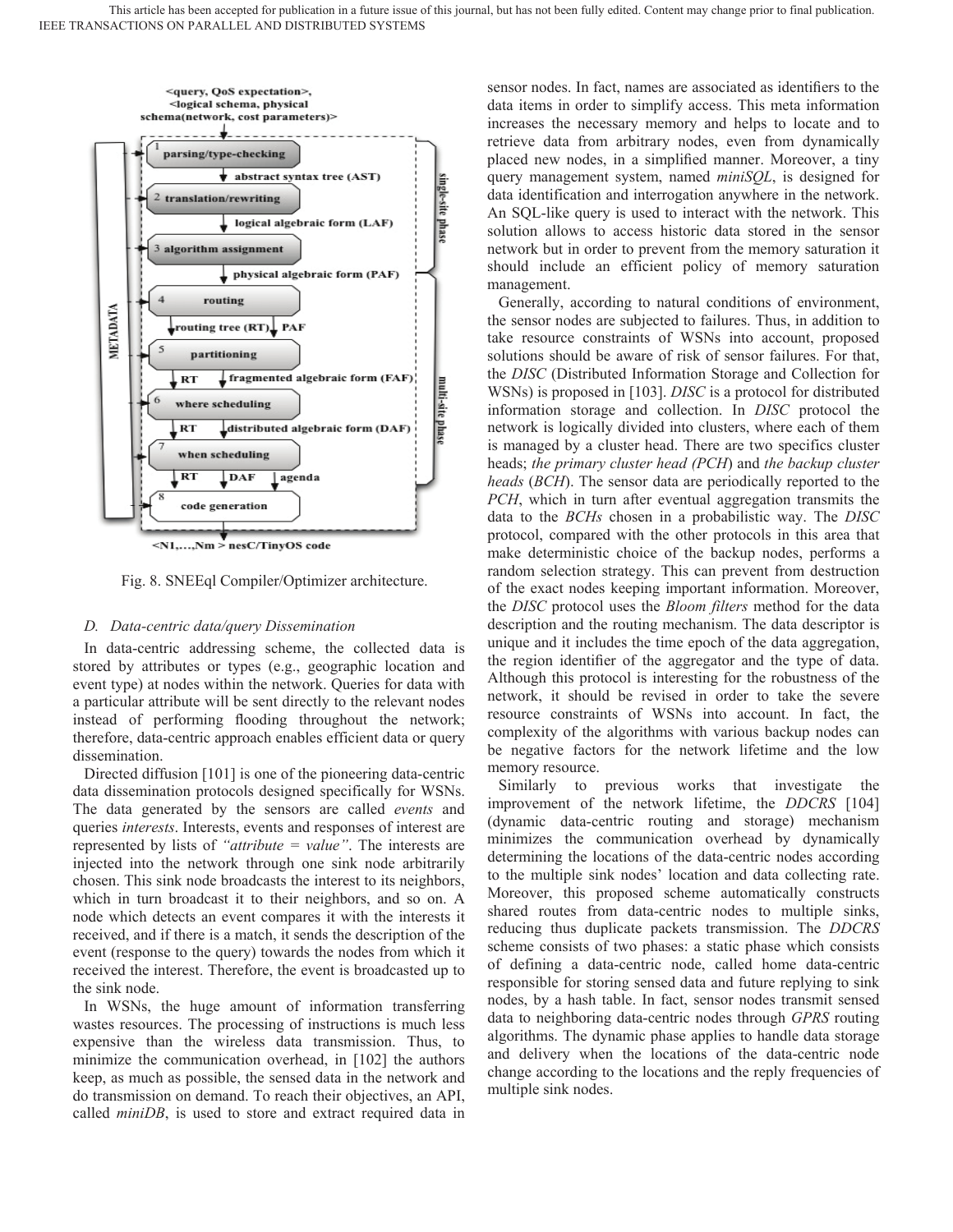In [105] a distributed spatial-temporal Similarity Data Storage (*SDS*) scheme is provided. For that, the monitoring area is partitioned into zones based on the geographical layout. Nodes are deployed according to zones and each clustered nodes of a particular zone has a head, which acts as a server for all the remaining nodes. According to a hash function the sensed data are mapped and stored in certain nodes where similarity of data in the zones is preserved. Thus, a data search in a particular zone could find similar data in the neighboring zones. In addition to a search based on data similarity, *SDS* also allows spatial-temporal data searching as data stored in the neighborhood is also based on time and location. This further optimizes the data querying. Moreover, *SDS* uses geographical information of nodes for routing, instead of based on *GPS*. It also provides a carpooling routing algorithm, which can combine the messages belonging to the same destination in routing for minimizing the communication overhead.

Data-centric storage provides energy-efficient data dissemination and organization in wireless sensor networks. Moreover, using metadata is useful for efficient query routing and data access. To support all these requirements, in [106], [107] the authors propose a framework to accelerate query evaluation in content caching networks using XML metadata. This framework includes a concept of content caching networks in which, the collected data are stored by their contents in a distributed way and the data are cached in the network for a certain period of time before they are sent to a database server. Moreover, this framework includes a metadata-guided query evaluation mechanism to improve the query execution. Thus, each cache node maintains a metadata of its data content. Therefore, queries will be based on these metadata to efficiently access the relevant cached data. For the representation of the metadata, they use an XML representation. Additionally to deal with the memory overhead, this work proposes two data clustering and compression algorithms for metadata construction: a clustering, balancing, and compression (*CBC*) algorithm for numerical data, and a clustering, expanding, and compression (*CEC*) algorithm for categorical data.

## IV. DISCUSSION AND OPEN ISSUES

The distributed database approach for sensor networks is adopted when sensor nodes do not need to send periodically the collected data to the base station. The sensed data remains on the sensor nodes and some queries are distributed and processed in the sensor nodes. Thus, in this case, the whole sensor network is viewed as a distributed database. This approach is commonly called *in-network processing*.

The in-network processing is a generic term, which could simply refer to any sort of processing that takes place inside a node. Therefore, the data reduction techniques (data aggregation, packet merging, data compression techniques ,data fusion, and approximation based techniques) can be placed in the class of in-network processing techniques because each of these techniques is done within nodes composing the network.

Moreover, one can notice that the three approaches (acquisitional query processing, cross-layer optimization and data-centric data/query dissemination) can be all classed inside the category of in-network processing, since all these three sub-categories require a sensor node to process data and make decision instead of transmitting all the data to a central server for off-line processing, as it is done in in-network processing [39].

The tables considered above (Table I, Table II, and Table III) provide a summary and offer a comparison between the above-described distributed database management solutions for WSNs. Moreover, these tables highlight the classification of each solution into specific categories.

After the detailed analysis of the most recent distributed data management techniques for sensor networks, the following open issues can be identified and suggested:

- Keeping and processing sensed data among the sensor nodes are very useful, according to the fact that in-network processing is more energy-efficient than transmitting sensed data for off-line processing. However, this approach may be revised and improved to take into account of the memory overload of the sensor nodes according to the huge amount of generated data compared with the hard resource constraints. Moreover, for efficient query execution in terms of saving energy and good latency, an efficient load balancing policy according to the remaining power and the load of the nodes can be adopted.
- This above study shows that most of the sensor data representations are based on the relational model and the queries are specified using an SQL-like query language. According to the frequent changing characteristics of collected data, the sensor data schema should well fit into XML representation. Then, XPATH can be used for flexible and easy queries.
- The distributed technique treats the information within sensor nodes. According to the unstable and generally harsh environment, there may be sudden failures of sensors. This can lead to information loss that greatly influences the result analysis or even the system blocking. To deal with this situation, one can opt for a hybrid approach where, in addition to in-network data processing, some data can be kept in the base station database and updating from time to time. After a certain time, these data may gradually lose their freshness. Thus, one can use a generalized database management system to handle various types of applications and user needs.
- Efficient meta-data management is very useful when one can manage a huge amount of distributed data. Although TinyDB and the work in [22], [107] include meta-data management for query optimization, it is not enough. Thus, proposals may be improved by including energyefficient meta-data management in order to have fast and accurate routing.
- In multi-users environment, simultaneous multi-query processing is very useful. Systems connected to a database are often subject to numerous queries especially for consultation. Hence, a good policy of multi-query optimization would be a good deal.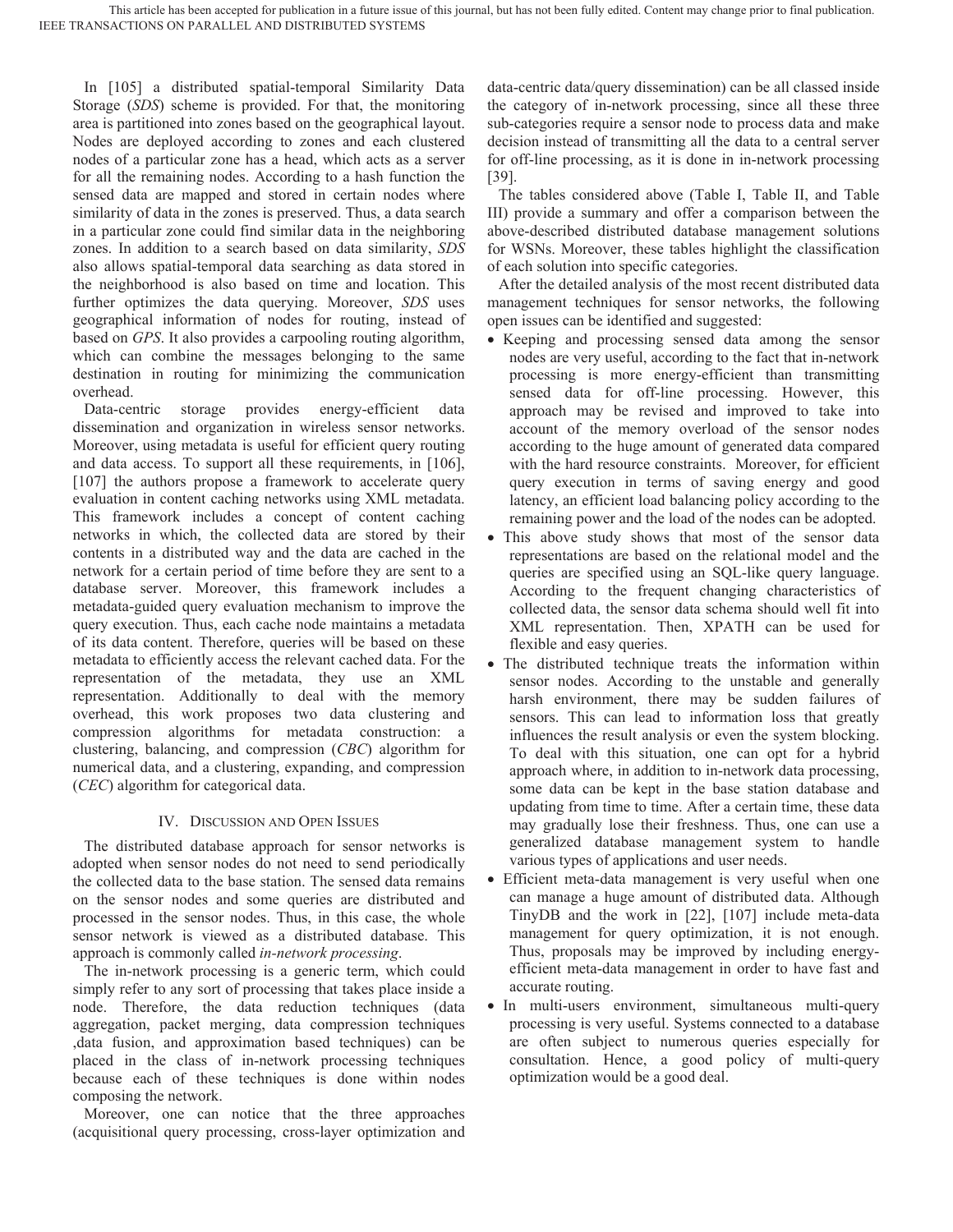> REPLACE THIS LINE WITH YOUR PAPER IDENTIFICATION NUMBER (DOUBLE-CLICK HERE TO EDIT) < 11 IEEE TRANSACTIONS ON PARALLEL AND DISTRIBUTED SYSTEMS This article has been accepted for publication in a future issue of this journal, but has not been fully edited. Content may change prior to final publication.

|                                    | <b>Characteristics</b>                                                                    |                                                                                                                                                                                                                                                                                                                                                                           |                                                                       |                                                                                                                                                                  |                         |  |
|------------------------------------|-------------------------------------------------------------------------------------------|---------------------------------------------------------------------------------------------------------------------------------------------------------------------------------------------------------------------------------------------------------------------------------------------------------------------------------------------------------------------------|-----------------------------------------------------------------------|------------------------------------------------------------------------------------------------------------------------------------------------------------------|-------------------------|--|
| Name of Project/<br><b>Authors</b> | Proposal<br>approach                                                                      | <b>Basic conceptual characteristics</b>                                                                                                                                                                                                                                                                                                                                   | <b>Oueries</b><br>expression                                          | <b>Optimization / Metrics</b>                                                                                                                                    | <b>Platform</b>         |  |
| Cougar, 2002, 2003                 | Distributed in-<br>network query<br>processor                                             | • In-networking processing: aggregation<br>based techniques, packet merging;<br>• Clustered approach                                                                                                                                                                                                                                                                      | Declarative<br>SQL-like query                                         | •Power-aware optimization:<br>Query optimization plan; catalog<br>management; aggregation in<br>cluster heads; Minimizing<br>Communication overhead              | Simulation<br>PDA class |  |
| TinyDB, 2002,<br>2005              | Distributed<br>Acquisitional<br>Query<br>Processing<br>System                             | ·In-network processing: aggregation<br>based techniques;<br>• Acquisitional query processing: sensor<br>sampling, query optimization based on<br>metadata, multiquery optimization;<br>·Cross-layer optimization: data stream<br>communication scheduling, self-<br>organization using time interval;<br>·Data-centric query/data dissemination:<br>semantic routing tree | Declarative<br>SQL-like query                                         | ·Power-aware optimization:<br>Query optimization plan:<br>Metadata management, ordering<br>of sampling, aggregation;<br>Minimizing the Communication<br>overhead | Simulation              |  |
| TINA, 2003, 2004                   | Temporal<br>Coherency-<br>Aware<br>In-network<br>Aggregation                              | ·In-network processing: temporal<br>freshness-aware readings; transmit<br>readings if only threshold defined is<br>exceeded: trade-off between the quality<br>of transmitted data and energy<br>consumption                                                                                                                                                               | Declarative<br>SQL-like query                                         | ·Power-aware optimization:<br>coherence-aware in-network<br>aggregation, optimize the<br>communication cost                                                      | Simulation              |  |
| Yu et al., 2004                    | Energy-Latency<br>Tradeoffs for<br>data gathering<br>in WSNs                              | • In-networking processing: aggregation<br>based techniques<br>· Minimize energy dissipation: energy-<br>latency tradeoffs                                                                                                                                                                                                                                                | $---$                                                                 | ·Power-aware optimization:<br>energy-latency tradeoffs                                                                                                           | Simulation              |  |
| ADAGA, 2007,<br>2008               | Resource-aware<br>in-network<br>aggregation<br>operator                                   | ·In-network aggregation, packets<br>replication<br>• Approximation based techniques<br>•Cross-layer optimization: collecting<br>and sending data according respectively<br>to the remaining memory and energy of<br>sensors                                                                                                                                               | SQL-like query:<br><b>SNQL</b>                                        | ·Power-aware optimization: In-<br>Network Aggregation, resource-<br>aware processing;<br>·Optimize data access: packets<br>replication                           | Simulation              |  |
| Amato et al., 2007                 | Context-aware<br>architecture for<br>distributed<br>query<br>processing                   | • Framework in the context-aware<br>architecture<br>•In-network query processing                                                                                                                                                                                                                                                                                          | SQL-like query                                                        | ·Power-aware optimization: In-<br>Network Aggregation                                                                                                            |                         |  |
| Hung and Peng,<br>2011             | Mechanism of<br>optimizing in-<br>network<br>aggregate<br>queries                         | •In-network processing: in-network<br>aggregation, in-network sharing of<br>intermediate results<br>• Acquisitional query processing:<br>sampling by access intermediate results<br>from others sensors.                                                                                                                                                                  | $-$                                                                   | ·Power-aware optimization:<br>Minimizing communication<br>overhead;<br>·Multi-query optimization                                                                 | Simulation              |  |
| Wagner, 2004                       | Resilient<br>aggregation<br>techniques for<br>cluster based<br><b>WSN</b>                 | • Aggregation based techniques<br>• Security: framework to evaluate the<br>security of data aggregation schemes                                                                                                                                                                                                                                                           | $---$                                                                 | • Maximize the resilient of data<br>aggregation techniques                                                                                                       | Mathemati<br>cal theory |  |
| Sia, 2003                          | Secure<br>aggregation<br>technique<br>against stealthy<br>attack                          | • Aggregation based techniques<br>• Security: framework for secure data<br>aggregation against stealthy attack; user<br>accepts aggregated result according to a<br>given bound                                                                                                                                                                                           | ---                                                                   | · Ensure the reliability of data<br>aggregation results                                                                                                          |                         |  |
| ESPDA, 2003,<br>2005               | Energy-efficient<br>and secure<br>pattern-based<br>data<br>aggregation for<br><b>WSNs</b> | · Aggregation based techniques<br>· Cluster-based approach<br>· Security: encrypted data not be<br>decrypted by cluster heads when<br>performing data aggregation                                                                                                                                                                                                         | $---$                                                                 | ·Power-aware optimization:<br>prevent from the transmission of<br>redundant data<br>•Sensor data transmitted to base<br>station in encrypted form                | Simulation              |  |
| <b>BBQ, 2004</b>                   | Framework to<br>acquire data<br>using statistical<br>modeling<br>techniques               | • Approximation based techniques:<br>approximate sensor readings using<br>statistical models; temporal and<br>correlation correlations                                                                                                                                                                                                                                    | SQL-like query<br>with error<br>tolerance and<br>target<br>confidence | ·Power-aware optimization:<br>Minimizing the communication<br>cost and the sensor activities,<br>sampling                                                        | Simulation              |  |

Table I – Summary to various kinds of proposals and their features (part 1)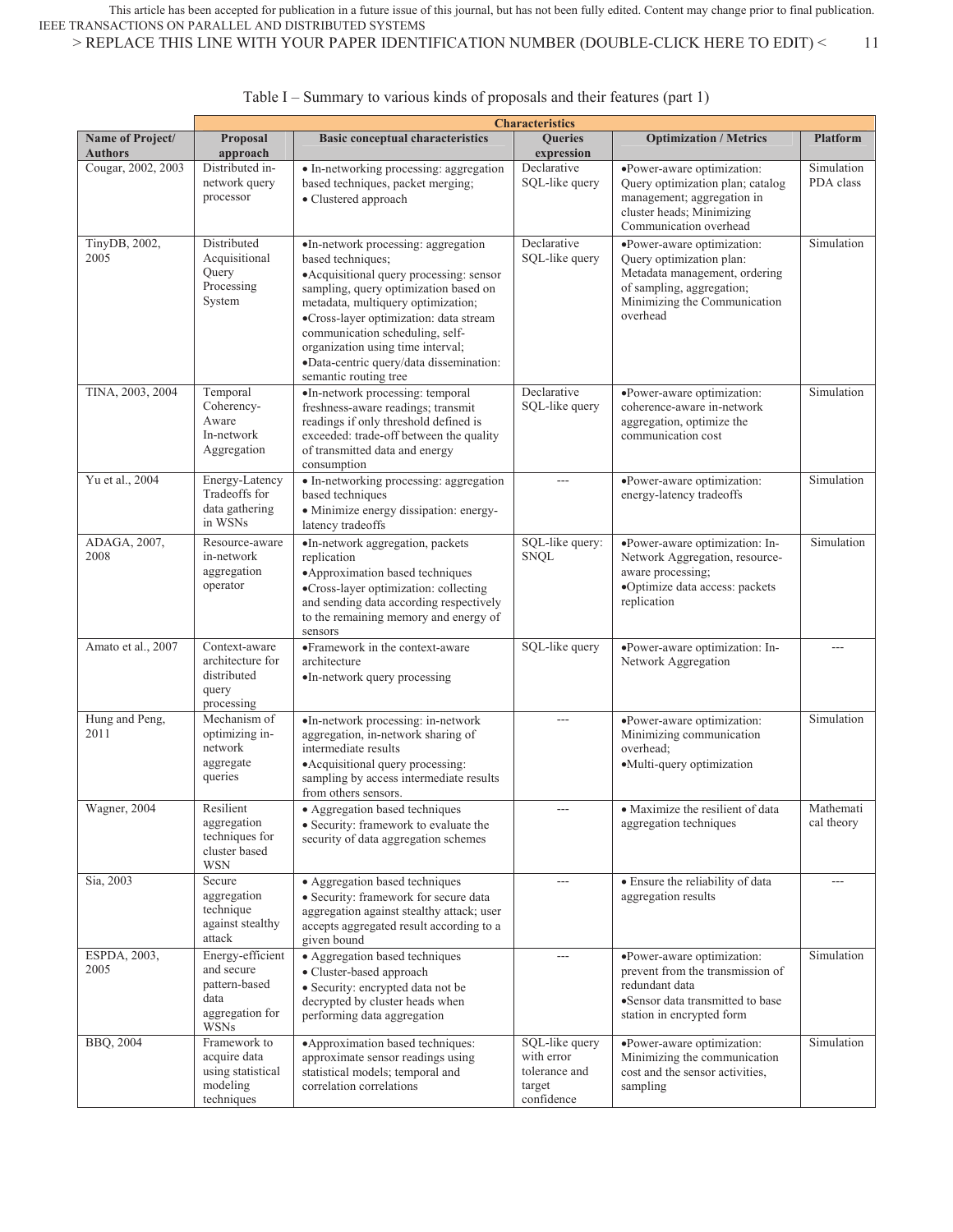|                                       | <b>Characteristics</b>                                                                      |                                                                                                                                                                                                                                                                                                                                                                |                              |                                                                                                            |                        |  |  |
|---------------------------------------|---------------------------------------------------------------------------------------------|----------------------------------------------------------------------------------------------------------------------------------------------------------------------------------------------------------------------------------------------------------------------------------------------------------------------------------------------------------------|------------------------------|------------------------------------------------------------------------------------------------------------|------------------------|--|--|
| Name of<br>Project/<br><b>Authors</b> | Proposal approach                                                                           | <b>Basic conceptual characteristics</b>                                                                                                                                                                                                                                                                                                                        | <b>Oueries</b><br>expression | <b>Optimization / Metrics</b>                                                                              | <b>Platform</b>        |  |  |
| Yulong et al.,<br>2011                | Distributed replication<br>schemes                                                          | •In-network data storage and<br>replication(fault-tolerance);<br>·Probabilistic based techniques                                                                                                                                                                                                                                                               | $---$                        | ·Power-aware optimization:<br>minimize communication<br>overhead;<br>•Maximize fault-tolerance             |                        |  |  |
| Zeinalipour-<br>Yazti et al.,<br>2008 | Distributed top-k<br>query processing                                                       | ·In-network processing:<br>approximation based technique                                                                                                                                                                                                                                                                                                       | Top-k query                  | ·Power-aware optimization:<br>Data Retrieving cost<br>minimizing                                           | $---$                  |  |  |
| Ye et al., 2010,<br>2011              | Framework for<br>distributed processing<br>of probabilistic top-k<br>queries                | $\overline{\bullet}$ In-network processing:<br>approximation based technique,<br>aggregation based techniques,<br>algorithms adapted according to the<br>communication cost                                                                                                                                                                                    | Probabilistic<br>Top-k query | ·Power-aware optimization:<br>Data Retrieving cost<br>minimizing, minimizing of the<br>communication cost. | Experiment             |  |  |
| ENERGY*,<br>2006                      | placement<br>Optimal<br>problem of proxy node                                               | •In-network data processing:<br>approximation based technique                                                                                                                                                                                                                                                                                                  | $---$                        | ·Power-aware optimization:<br>minimize the energy<br>consumption on data<br>transmission                   | Analytic<br>Simulation |  |  |
| Panda et al.,<br>2010                 | Distributed data<br>processing algorithms<br>that prevent from link<br>failure and noise    | •In-network processing<br>•Approximation based techniques                                                                                                                                                                                                                                                                                                      | $---$                        | ·Power-aware optimization:<br>Optimize the communication<br>cost; Cost function optimization               | Simulation             |  |  |
| ShuKui et al.,<br>2009                | Approximation<br>Algorithm for Data<br>Aggregation                                          | ·In-network processing:<br>aggregation based techniques;<br>•Approximation based techniques                                                                                                                                                                                                                                                                    | SQL-like query               | ·Power-aware optimization:<br>Optimize the communication<br>cost                                           | Simulation             |  |  |
| SenseSwarm,<br>2007, 2009,<br>2011    | Framework for in-<br>network data<br>acquisition and<br>replication in mobile<br><b>WSN</b> | ·Hierarchical voting-based fault-<br>tolerance architecture;<br>·In-network data acquisition and<br>replication(fault-tolerance);<br>·spatio-temporal in-network<br>aggregation;<br>• Approximation based techniques                                                                                                                                           | $---$                        | •Power-aware optimization: in-<br>network aggregation;<br>•Maximize fault-tolerance                        | Simulation             |  |  |
| Umer et al.,<br>2009                  | Selectivity-awareness<br>query optimization                                                 | ·In-network data processing: in-<br>network aggregation<br>• Acquisitional techniques: queries<br>sample spatially correlated nodes<br>·Data-centric data/query<br>dissemination<br>·Context aware system                                                                                                                                                      | SQL-like query               | ·Power-aware optimization:<br>Optimize energy of the data<br>collection process                            | Simulation             |  |  |
| Kulakov and<br>Davcev, 2005           | Distributed data<br>processing based on<br>artificial neural-<br>networks algorithms        | ·In-network data processing;<br>·Artificial neural-networks<br>algorithms adaptation for WSN                                                                                                                                                                                                                                                                   | $---$                        | ·Power-aware optimization:<br>Optimize the communication<br>cost                                           | Simulation             |  |  |
| <b>SSDQP, 2007</b>                    | Time Triggered Query<br>Processing system                                                   | $\bullet$ In-network processing:<br>synchronized merge operation, data<br>compression method, aggregation<br>based techniques;<br>• Acquisitional query processing:<br>time-triggered query engine, query<br>optimization based on user's need<br>·Cross-layer optimization: task<br>scheduler, sensing and process<br>before transmitting are<br>synchronized | SQL queries                  | •Power-aware optimization:<br>Minimizing Communication<br>overhead                                         | Simulation             |  |  |
| Corona, 2010                          | Distributed multi-<br>query processor                                                       | ·In-network aggregation based<br>techniques, sensor reading<br>clustering;<br>• Acquisitional query processing:<br>freshness-aware data acquisition<br>·Cross-layer optimization: task<br>scheduler                                                                                                                                                            | Acquisitional<br>SQL queries | ·Power-aware optimization:<br>Optimize the communication<br>cost and the sensor activities                 | Simulation             |  |  |
| Sun and Zhou,<br>2008                 | Power-aware query<br>execution plan                                                         | ·Distributed multi-query engine<br>•In-network processing: packet<br>merging or compression based<br>techniques;<br>• Acquisitional query processing:<br>power-aware data sampling;                                                                                                                                                                            | SQL-like query               | •Power-aware optimization:<br>Optimize the communication<br>and execution cost                             | Analytic<br>experiment |  |  |

Table II – Summary to various kinds of proposals and their features (part 2).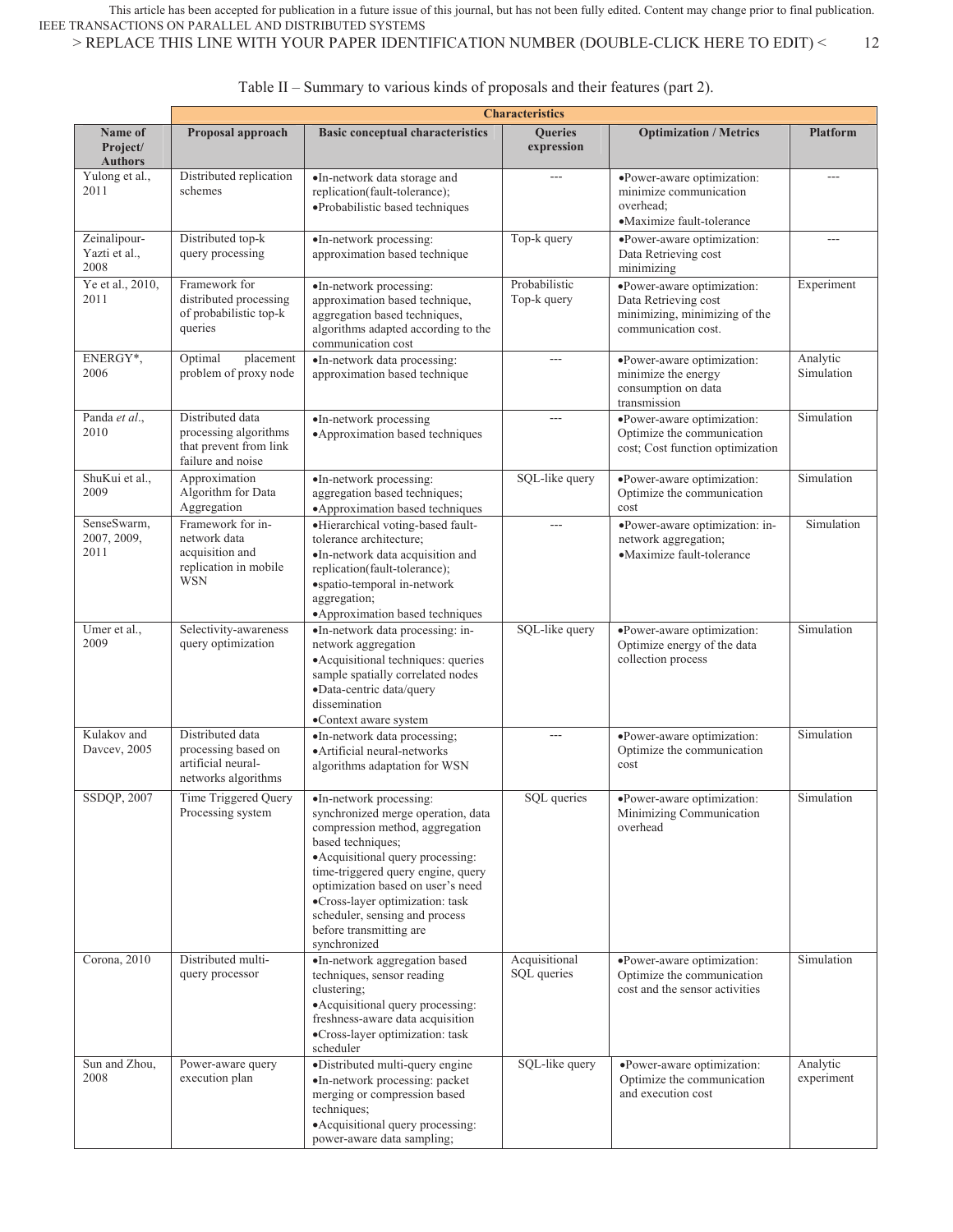|                                       | <b>Characteristics</b>                                                                                                           |                                                                                                                                                                                                                                                                                                                                                                                            |                                                     |                                                                                                                                                                                                                 |                                        |  |
|---------------------------------------|----------------------------------------------------------------------------------------------------------------------------------|--------------------------------------------------------------------------------------------------------------------------------------------------------------------------------------------------------------------------------------------------------------------------------------------------------------------------------------------------------------------------------------------|-----------------------------------------------------|-----------------------------------------------------------------------------------------------------------------------------------------------------------------------------------------------------------------|----------------------------------------|--|
| Name of<br>Project/<br><b>Authors</b> | Proposal approach                                                                                                                | <b>Basic conceptual characteristics</b>                                                                                                                                                                                                                                                                                                                                                    | <b>Oueries</b><br>expression                        | <b>Optimization / Metrics</b>                                                                                                                                                                                   | <b>Platform</b>                        |  |
| <b>DOSA</b> , 2008                    | A distributed and self-<br>organizing scheduling<br>algorithm for in-<br>network data<br>aggregation aware of<br>correlated data | ·In-network data processing: in-<br>network aggregation, approximation<br>based technique<br>·Cross-layer optimization: self-<br>organization scheduling based on<br>the MAC layer                                                                                                                                                                                                         | $- - -$                                             | ·Power-aware optimization:<br>avoid sending redundant data<br>by in-network aggregation<br>aware of correlated data                                                                                             | Theoretical<br>Simulation<br>results   |  |
| Rohm, 2008                            | Resource-awareness<br>framework for in-<br>network data<br>processing                                                            | ·Resource-awareness framework;<br>·In-network data processing: on-<br>line data clustering, merge<br>operation;<br>• Acquisitional query processing:<br>time-triggered query engine, query<br>optimization based on user's need<br>·Cross-layer optimization: task<br>scheduler, sensing and<br>communication are synchronized                                                             | SQL queries                                         | ·Power-aware optimization:<br>Optimize the communication<br>cost                                                                                                                                                | Simulation                             |  |
| SNEE, 2008,<br>2009, 2011             | Distributed query<br>processing framework<br>for WSNs                                                                            | ·In-network aggregation based<br>techniques;<br>• Acquisitional query processing:<br>sensor sampling, query optimization<br>based on metadata;<br>·Cross-layer optimization:<br>tasks scheduling based on available<br>resources, communication<br>scheduling for data flow<br>·Data-centric query/data<br>dissemination: choice of routing<br>tree nodes based on semantic<br>constraints | SNEEql queries                                      | ·Power-aware optimization:<br>Query optimization plan:<br>Metadata management,<br>sampling, aggregation; energy-<br>efficient communication<br>strategy, tasks scheduling based<br>on remaining energy on nodes | Empirical<br>evaluation,<br>Simulation |  |
| Valkanas et<br>al., 2011              | In-network query<br>processing based on<br><b>SNEE</b>                                                                           | ·In-network processing: adjust of<br>network topology changes;<br>Data analysis techniques                                                                                                                                                                                                                                                                                                 | Data analysis<br>queries based on<br><b>SNEE</b> ql | ·Optimization based on SNEE                                                                                                                                                                                     | ---                                    |  |
| Directed<br>Diffusion,<br>2002        | Reactive data-centric<br>protocol                                                                                                | •In-network processing: filters,<br>suppression of duplicate messages<br>Data analysis techniques<br>·Data-centric query/data<br>dissemination: interest<br>dissemination based on named data,<br>gradient setup used to route data<br>back to the sink node                                                                                                                               | $\overline{a}$                                      | ·Optimization based on filter,<br>suppression of duplicate<br>messages                                                                                                                                          | ---                                    |  |
| Awad et al.,<br>2008                  | Distributed data<br>management system                                                                                            | ·In-network data processing: data<br>transmission on demand;<br>•Utilization of an API:<br>miniDB/miniSQL;<br>·Data-centric query/data<br>dissemination                                                                                                                                                                                                                                    | SQL-like query                                      | ·Power-aware optimization:<br>Minimizing the communication<br>overhead                                                                                                                                          | Simulation                             |  |
| DISC, 2007                            | Distributed data<br>storage and collecting<br>protocol                                                                           | ·backup cluster heads, in-network<br>aggregation;<br>•Randomly selection strategy of<br>backup nodes: lead network<br>robustness;<br>·Data descriptor: Bloom filters<br>technique;<br>·Data-centric data/query<br>dissemination                                                                                                                                                            | SQL-like query                                      | ---                                                                                                                                                                                                             | Formal<br>analysis<br>Simulation       |  |
| <b>DDCRS</b> , 2010                   | Frequency-aware data-<br>centric routing and<br>storage                                                                          | ·In-network processing<br>•Data-centric Storage                                                                                                                                                                                                                                                                                                                                            | $\overline{a}$                                      | ·Power-aware optimization:<br>Minimizing Communication<br>overhead                                                                                                                                              | Simulation                             |  |
| SDS, 2011                             | Distributed spatial-<br>temporal similarity<br>data storage scheme                                                               | ·Distributed data-centric storage:<br>semantic routing, spatial-temporal<br>and similarity data searching                                                                                                                                                                                                                                                                                  | $\overline{a}$                                      | ·Power-aware optimization:<br>Minimizing communication<br>overhead;                                                                                                                                             | Simulation                             |  |
| Liu et al.,<br>2009, 2011             | Framework to<br>accelerate query<br>evaluation in content<br>caching networks<br>using XML metadata.                             | ·In-network aggregation;<br>• Acquisitional query processing:<br>sampling nodes by metadata<br>guided;<br>·Distributed data-centric storage                                                                                                                                                                                                                                                | XPath queries                                       | ·Power-aware optimization: in-<br>network aggregation;<br>•Improving query execution                                                                                                                            | Simulation                             |  |

Table III - Summary to various kinds of proposals and their features (part 3).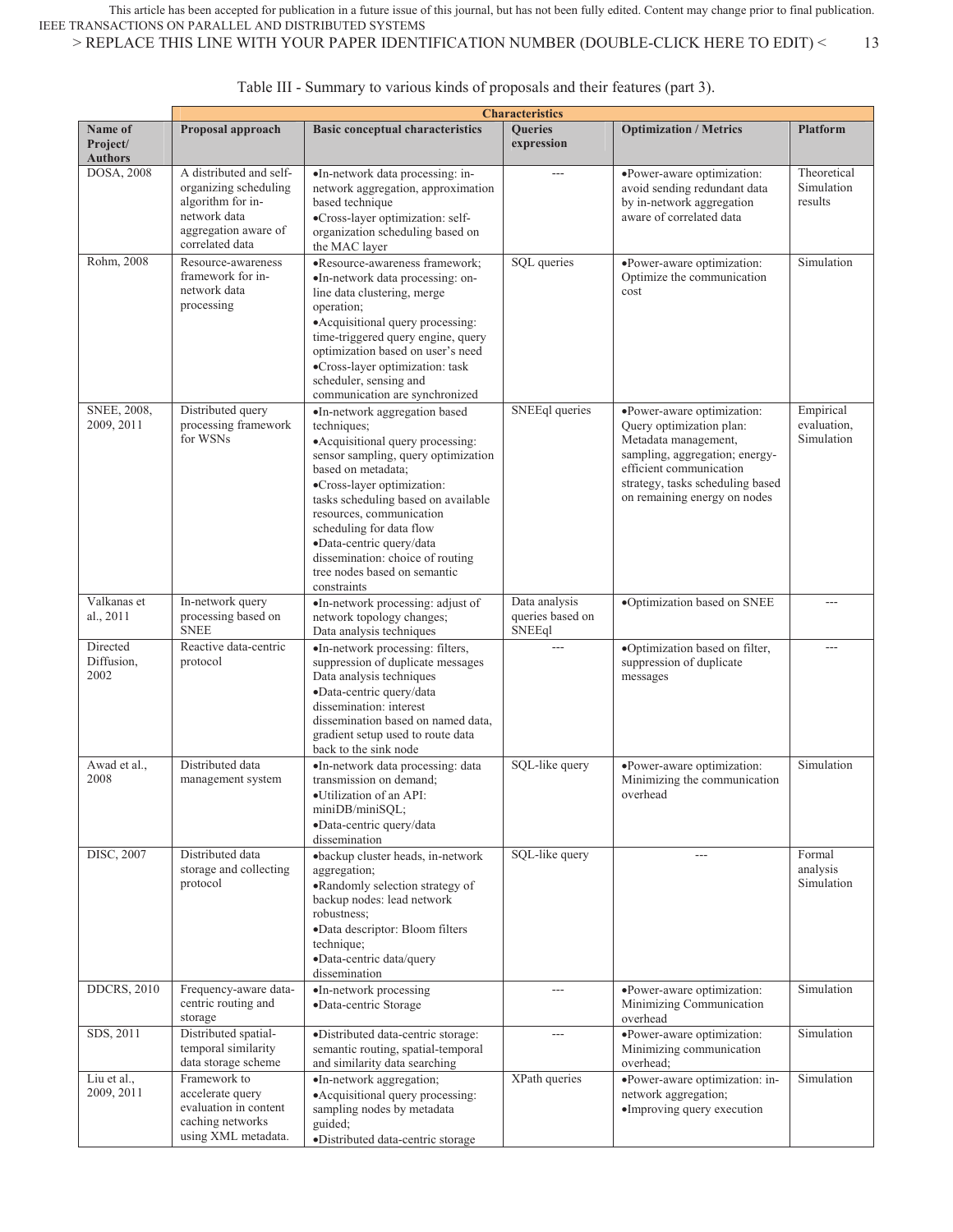> REPLACE THIS LINE WITH YOUR PAPER IDENTIFICATION NUMBER (DOUBLE-CLICK HERE TO EDIT) < 14

• Another important research issue is the database security. Although research efforts have been made on security issues in wireless sensor network in general and particularly in security on existing data gathering protocols, some challenges can still be addressed. First, WSNs are application-specific and the choice of the appropriate cryptographic methods depends on the processing capability of sensor nodes, then there is no unified solution for all sensor networks. Therefore, the design of a security mechanism adaptable to various WSN applications could be interesting. Second, WSN are resource constraints, so the design of security services in WSNs must be aware of these constraints. Third, most of security protocols are designed for fixed topologies. Whereas with applications based on mobile sensors, the mobility of the devices influences the sensor network topology, therefore leads to many problems in secure routing protocols.

## V. CONCLUSION

Given the great limited sensor device resources, storing and exploiting the large amount of data generated by sensors is a very big problem. The data management techniques used in traditional databases to manage a huge amount of data are not generally suitable for sensor networks taking their specificities into account. Then, the research community has provided a new data storage and querying method, named the distributed database approach for sensor networks. This latter is viewed as the most energy-efficient method to manage the large amount of data generated by the sensor nodes.

Many different techniques have been proposed to manage data and queries in a distributed architecture, but all these techniques can be categorized by their way of processing data into the network (in-network aggregation processing, in-network approximation processing, acquisitional query processing, cross-layer optimization, data-centric data/query dissemination). Thus, this work presented and discussed from the oldest to the most recent proposed techniques that have been performed and it is particularly interesting in various stages of distributed data storage, distributed query processing and optimization for sensor networks. The processing techniques aim, generally, to optimize the energy consumption in the network and to retrieve more accurate information. Moreover, the queries used in these techniques are generally SQL-like.

 Systems based on sensor networks are increasingly common in many areas of the knowledge, giving rise to several flavors of WSN applications. These applications are generally specific. For instance, there are critical applications that have temporal constraint and need more accurate information in order to take efficient decisions. New query processing optimization technique, while ensuring data availability in case of failure is very important in this context. So, one processing technique may not be

efficient for the different applications. To deal with these challenges one can opt for a hybrid approach. Furthermore, regarding the Tables I, II, and III, few proposals have been based on metadata management, which is very useful when one manages a huge amount of distributed data. The design of a framework that takes into account the various particular characteristics of WSN applications can well meet the requirements to a generalized database management system to handle various types of applications and user needs.

#### **ACKNOWLEDGMENTS**

This work was partially supported by the *Instituto de Telcomunicações*, Next Generation Networks and Applications Group (NetGNA), Portugal, by the *Ministerio de Ciencia e Innovación*, through the *Plan Nacional de I+D+i 2008–2011* in the *Subprograma de Proyectos de Investigación Fundamental*, project TEC2011-27516, by the Polytechnic University of Valencia, though the PAID-05-12 multidisciplinary projects, and by National Funding from the FCT – *Fundação para a Ciência e a Tecnologia*  through the Pest-OE/EEI/LA0008/2011 Project.

#### **REFERENCES**

- [1] L. Shu, M. Hauswirth, L. Cheng, J. Ma, V. Reynolds, and L. Zhang, "Sharing Worldwide Sensor Network," International Symposium on Applications and the Internet, IEEE, pp. 189-192, 2008, DOI 10.1109/SAINT.2008.22.
- [2] K. Aberer, M. Hauswirth, and A. Salehi, "Global Sensor Networks," TechnicalreportLSIR-REPORT-2006-001, http://lsir.epfl.ch/research/current/gsn/, 2006.
- [3] K. Aberer, M. Hauswirth, and A. Salehi, "Infrastructure for Data Processing in Large-Scale Interconnected Sensor Networks," in Proceedings of the 8th International Conference on Mobile Data Management, Mannheim, Germany, May 7-11, 2007.
- [4] E. H. Callaway, "Wireless Sensor Networks: Architectures and Protocols," CRC Press, 2004.
- [5] P. Baronti, P. Pillai, C: V. Chook, S. Chessa, A. Gotta, and F. Y. Hu, "Wireless sensor networks: A survey on the state of the art and the 802.15.4 and ZigBee standards," Journal of Computer communications, 30 (7), 1655–1695, 2007.
- [6] L. M. L. Oliveira and J. J. P. C. Rodrigues, "Wireless Sensor Networks: a Survey on Environmental Monitoring," Journal of Communications (JCM), Vol 6, No 2, pp. 143-151, April 2011, DOI: 10.4304/jcm.6.2.143-151
- [7] I. F. Akyildiz, W. Su, Y. Sankarasubramaniam, and E. Cayirci, "Wireless sensor networks: a survey," Computer networks, 38, 393- 422, 2002.
- [8] A. Nayak, I. Stojmenovic, "Wireless sensor and actuator networks: algorithms and protocols for scalable coordination and data communication,"Wiley-Interscience,2010.
- [9] K. Lin, M. Chen, S. Zeadally, and J. J. P. C. Rodrigues, "Balancing Energy Consumption with Mobile Agents in Wireless Sensor Networks," Future Generation Computer Systems, Vol. 28, Issue 2, pp. 446-456, Feb. 2012, DOI: 10.1016/j.future.2011.03.001,
- [10] K. Lin, J. J. P. C. Rodrigues, H. Ge, N. Xiong, and X. Liang, "Energy Efficiency QoS Assurance Routing in Wireless Multimedia Sensor Networks," IEEE Systems Journal, Vol. 5, Issue 4, pp. 495-505, December 2011, DOI: 10.1109/JSYST.2011.2165599
- [11] S. Sendra, Jaime Lloret, Miguel Garcia and Jose F. Toledo, "Power saving and energy optimization techniques for Wireless Sensor Networks," Journal of Communications, Vol. 6 Issue 6, Pp. 439-459. August 2011. doi:10.4304/jcm.6.6.439-459
- [12] S. Matsumae, "Energy-Efficient Cell Partition of 3D Space for Sensor Networks with Location Information," Network Protocols and Algorithms, Vol 1, No 2 (2009), Pp. 85-98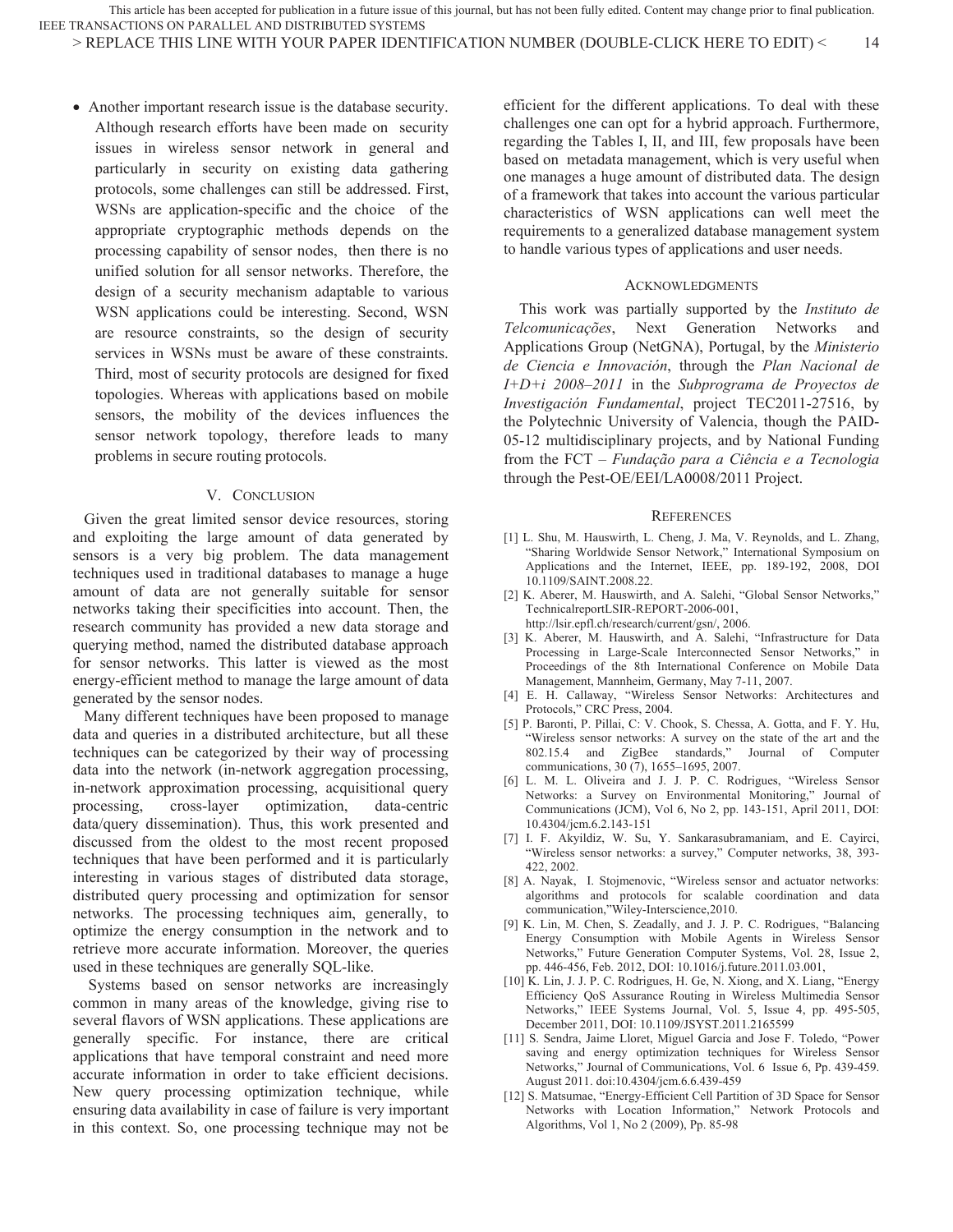#### > REPLACE THIS LINE WITH YOUR PAPER IDENTIFICATION NUMBER (DOUBLE-CLICK HERE TO EDIT) < 15

- [13] P. A. Neves, J. J. P. C. Rodrigues, M. Chen, and A. V. Vasilakos, "A Multi- channel Architecture for IPv6-enabled Wireless Sensor and Actuator Networks Featuring PnP Support," Journal of Network and Computer Applications, 2011, (in press), DOI: 10.1016/j.jnca.2011.03.033
- [14] L. M. L. Oliveira, J. J. P. C. Rodrigues, A. F. de Sousa, and J. Lloret, "Network Access Control Framework for 6LoWPAN Networks," Sensors, Vol. 13, Issue 1, pp. 1210-1230, 2013. DOI: 10.3390/s130101210.
- [15] J. M. L. P. Caldeira, J. J. P. C. Rodrigues, and P. Lorenz, "Towards Ubiquitous Mobility Solutions for Body Sensor Networks on HealthCare," IEEE Communications Magazine, Vol. 50, No. 5, pp. 108-115, May 2012.
- [16] A. Campos, E. Souza, F. Nakamura, J. J. P. C. Rodrigues, and E. Nakamura, "On the Impact of Localization and Density Control Algorithms in Target Tracking Applications for Wireless Sensor Networks,", Sensors, Vol. 12, No. 6, pp. 6930-6952, May 2012, DOI: 10.3390/s120606930
- [17] L. Sacks, M. Britton, I. Wokoma, A. Marbini, T. Adebutu, I. Marshall, C. Roadknight, J. Tateson, D. Robinson, A. G. Velazquez, "The development of a robust, autonomous sensor network platform for environmental monitoring," Sensors and their Applications XXII, Limerick, Ireland, 2003.
- [18] L. Shu, Y. Zhang, G. Min, Y. Wang, M. Hauswirth, "Cross-Layer Optimization on Data Gathering in Wireless Multimedia Sensor Networks within Expected Network Lifetime", accepted in Springer Journal of Universal Computer Science (JUCS), 2009.
- [19] C. Zhu, L. Shu, T. Hara, L. Wang, S. Nishio, L.T. Yang, "A survey on communication and data management issues in mobile sensor networks," Wireless Communications and Mobile Computing, 10 Nov. 2011. DOI: 10.1002/wcm.1219
- [20] S. R. Madden, M. J. Franklin, J. M. Hellerstein, and W. Hong, "TinyDB: An Aquisitional Query Processing System for Sensor Networks," ACM Transactions on Database Systems (TODS), 30 (1), 122-173, 2005.
- [21] Y. Yao and J. Gehrke, "Query Processing in Sensor Networks," In First Biennial Conference on Innovative Data Systems Research (CIDR 2003), Asilomar, California, January 5-8, 2003.
- [22] M. Umer, L. Kulik, and E. Tanin, "Optimizing query processing using selectivity-awareness in Wireless Sensor Networks," Journal of Computers, Environment and Urban Systems, 33 (2), 79-89, 2009.
- [23] L. Cheng, Y. Chen, C. Chen, J. Ma, L. Shu, A.V. Vasilakos, N. Xiong, "Efficient Query-Based Data Collection for Mobile Wireless Monitoring Applications," The Computer Journal, 53 (10), 1643-1657. 2010.
- [24] J. G. Pottie and J. W. Kaiser, "Wireless integrated network sensors," Communication of the ACM, 43(5), pp. 51-58, 2000.
- [25] R. Kacimi,"Techniques de conservation d'énergie pour les réseaux de capteurs sans fil," Ph.D. dissertation, Dept. Math., Info. and Telecom., INPT Univ., Toulouse, France, September 2009.
- [26] C. Dini,"Les Réseaux Capteurs Sans Fil Avec Access Sporadique Au Noeud-puits," Ph.D. dissertation, Info. Eng., Haute Alsace Univ., France, December 2010.
- [27] S. Madden, M. Franklin, J. Hellerstein, and W. Hong, "TAG: a tiny aggregation service for ad-hoc sensor networks,"ACM Symposium on Operating System Design and Implementation, OSDI 2002, Boston, MA, USA, pp.131-146, 2002.
- [28] E. Fasolo, M. Rossi, J. Widmer, and Michele Zorzi, "In-network aggregation techniques for wireless sensor networks: a survey," IEEE Wireless Communications, 14(2), pp. 70-87, April 2007.
- [29] C. Tang and C. S. Raghavendra, "Compression techniques for wireless sensor networks," Wireless Sensor Networks, pages 207-231, 2004.
- [30] C. Dini and P. Lorenz, "Primitive Operations for Prioritized Data Reduction in Wireless Sensor Network Nodes," 4th International Conference on Systems and Networks Communications, ICSNC 2009, Porto, Portugal, pp. 274-280, 2009.
- [31] J. Xu, X. Tang, and W. C. Lee, "A New Storage Scheme for Approximate Location Queries in Object Tracking Sensor Networks," IEEE Transactions on Parallel and Distributed Systems (TPDS), 19(2): 262-275, Feb. 2008.
- [32] C. J. Debono, and N. P. Borg, "The Implementation of an Adaptive Data Reduction Technique for Wireless Sensor Networks," IEEE International Symposium on Signal Processing and Information Technology (ISSPIT), Sarajevo, 16-19 Dec. 2008.
- [33] L. Shu, J. Lloret, J. J. P. C. Rodrigues, M. Chen, "Distributed Intelligence and Data Fusion for Sensor Systems," IET Communications, Vol. 5, Issue 12. Pp. 1633-1636. October 2011.
- [34] P. Bonnet, J. Gehrke, and P. Seshadri, "Towards sensor database systems," 2nd International Conference on Mobile Data Management, Hong Kong, China, January 8-10, 2001.
- [35] O. Diallo, J. J. Rodrigues, and M. Sene, "Real-time data management on wireless sensor networks: A survey," Journal of Network and Computer Applications, 35 (3), pp. 1013-1021, May 2012.
- [36] C. Li, H. Zhang, B. Hao, and J. Li, "A Survey on Routing Protocols for Large-Scale Wireless Sensor Networks," Sensors, 11(4), 3498- 3526, 2011.
- [37] J. N. Al-karaki and A. E. Kamal, "Routing techniques in wireless sensor networks: a survey," IEEE Wireless Communications , 11 (6), 6-28, 2004.
- [38] M. Demirbas, X. Lu, and P. Singla, "An in-network querying framework for wireless sensor networks," IEEE Trans. on Parallel and Distributed Systems (TPDS), vol. 20, no. 8, pp., 1202-1215, 2009.
- [39] S. Chatterjea and P. Havinga, "A Taxonomy of Distributed Query Management Techniques for Wireless Sensor Networks, International Journal of Communication Systems, 20 (7), 889-908, 2007.
- [40] A. Girighar and P. R. Kumar, "Toward a theory of in-network computation in wireless sensor networks," IEEE Communications Magazine, 44 (4), 98-107, 2006.
- [41] P. Andreou, D. Zeinalipour-Yazti, P. K. Chrysanthis, and G. Samaras, "In-network data acquisition and replication in mobile sensor networks," Distributed and Parallel Databases, 29, 87–112, 2011.
- [42] B. Radunovic, "A Cross-Layer Design of Wireless Ad-Hoc Networks," Thesis, 2005.
- [43] L. D. Mendes and J. J. Rodrigues, "A survey on cross-layer solutions for wireless sensor networks," Journal of Network and Computer Applications. Volume 34, Issue 2, March 2011, Pp. 523–534.
- [44] L. M. L. Oliveira, A. F. de Sousa, and J. J. P. C. Rodrigues, "Routing and Mobility Approaches in IPv6 over LoWPAN Mesh Networks, International Journal of Communication Systems, Vol. 24, Issue 11, pp. 1445-1466, November 2011. DOI: 10.1002/dac.1228.
- [45] C. Intanagonwiwat, R. Govindan, D. Estrin, J. Heidemann, and F. Silva, "Directed diffusion for wireless sensor networking,"IEEE/ACM Transactions Networking, 11 (1), 2-16, 2003.
- [46] S. Shenker, S. Ratnasamy, B. Karp, R. Govindan, and D. Estrin, "Data-Centric Storage in Sensornets," CM SIGCOMM Computer Communication Review, 33 (1), 137-142, 2003.
- [47] Y. Diao, D. Ganesan, G. Mathur, and P. Shenoy, "Rethinking data management for storage-centric sensor networks," Third Biennial Conference on Innovative Data Systems Research (CIDR'07),Asilomar, CA, USA, Jan. 2007, pp. 22–31.
- [48] M. Bin Ahmad, M. Hasan Islam, M. Asif, and Dr. Sadia Aziz, "A Short Survey on Distributed In-Network Query Processing in Wireless Sensor Networks," Networked Digital Technologies (NDT), IEEE, pp. 541-543, 2009.
- [49] Y. Yao and J. Gehrke, "The cougar approach to in-network query processing in sensor network," ACM SIGMOD Record, 31 (3), 9-18, 2002.
- [50] S. Madden, W. Hong, J. Hellerstein, and K. Stanek, "TinyDB: A Declarative Database for Sensor Networks," accessed 25/01/2013 Available: http://telegraph.cs.berkeley.edu/tinydb/overview.html
- [51] Berkeley. TinyOS. Available: http://www.tinyos.net/, 1999.
- [52] P. Bonnet, J. Gehrke, and P. Seshadri, "Cougar: The Sensor Network is the Database," accessed 25/01/2013 Available: www.cs.cornelle.edu/database/cougar/, 2001.
- [53] M. A. Sharaf, J. Beaver, A. Labrinidis, and P. K. Chrysanthis, "TiNA: A Scheme for Temporal Coherence-Aware in-Network Aggregation," 3rd ACM international workshop on Data engineering for wireless and mobile access MobiDe '03, pp. 69–76, San Diego, California, USA, 2003.
- [54] A. Sharaf, J. Beaver, A. Labrinidis, and K. Chrysanthis, "Balancing energy efficient and quality of aggregate data in sensor networks," The International Journal on Very Large DataBases (VLDB), 13 (4), 384 – 403, 2004.
- [55] J. Beaver, M. A. Sharaf, A. Labrinidis, and P. K. Chrysanthis, "Power-aware in-network query processing for sensor data," Second hellenic data Management Symposium (HDMS), pp. 1-17. Athens, Greece, 2003.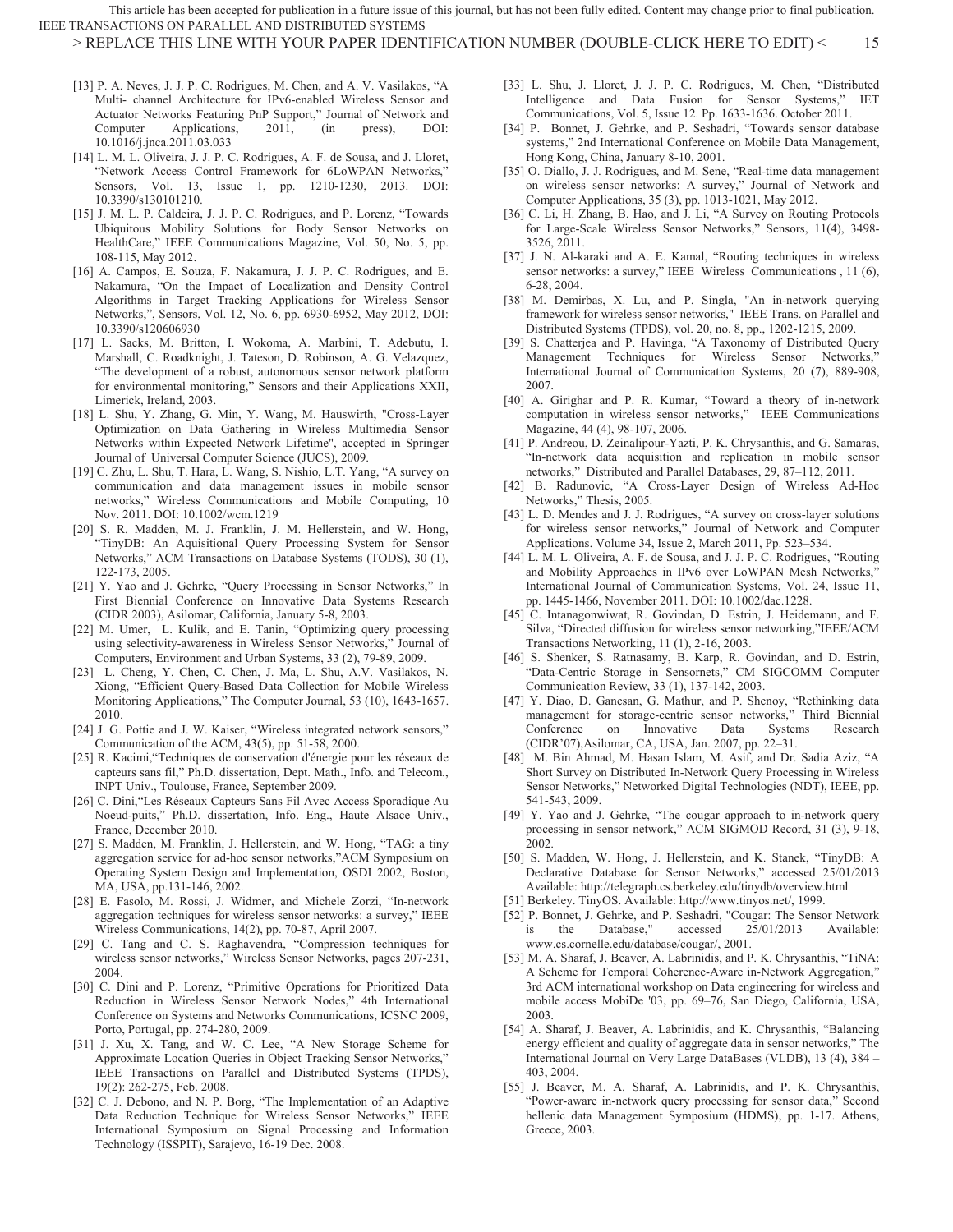> REPLACE THIS LINE WITH YOUR PAPER IDENTIFICATION NUMBER (DOUBLE-CLICK HERE TO EDIT) < 16

- [56] Y. Yu, B. Krishnamachari, and V. Prasanna, "Energy-Latency Tradeoffs for Data Gathering in Wireless Sensor Networks," in IEEE Infocom 2004, Hong Kong, Mar. 2004.
- [57] A. Brayner, A. Lopes, D. Meira, R. Vasconcelos, and R. Menezes, "An adaptive in-network aggregation operator for query processing in wireless sensor networks," The journal of Systems and Software , 81 (3), 328–342, 2008.
- [58] A. Brayner, A. Lopes, D. Meira, R. Vasconcelos, and R. Menezes, "Toward adaptive query processing in wireless sensor networks," Signal Processing, 87 (12), 2911–2933, 2007.
- [59] G. Amato, F. Furfari, S. Lenzi, and S. Chessa, "Enabling Context Awareness through Distributed Query Processing in Wireless Sensor Networks," 2nd International Workshop on Requirements and Solutions for Pervasive Software infrastructures, Innsbruck, Austria, September 16, 2007.
- [60] G. Amato, S. Chessa, A. Caruso, and P. Baronti, "MaD-WiSe: Management of Data in Wireless Sensor networks", 2005. Available: http://mad-wise.isti.cnr.it, accessed 25/01/2013
- [61] C. Hung, and W. Peng, "Optimizing in-network aggregation queries in wireless sensor networks for energy saving," Data and Knowledge Engineering, 70 (7), 617-641, 2011.
- [62] J. P. Walters, Z. Liang, W. Shi, and V. Chaudhary, "Wireless Sensor Network Security: A Survey," Security in Distributed, Grid, and Pervasive Computing, pp. 1-50, Auerbach Publications, CRC Press, Chapter 17, 2006.
- [63] P. Mohanty, S. Panigrahi, N. Sarma, and S. S. Satapathy, "Security Issues In Wireless Sensor Network Data Gathering Protocols: A Survey," Journal of Theoretical and Applied Information Technology, 13(1), pp. 14-27, 2010.
- [64] J. Sen, "A Survey on Wireless Sensor Network Security," International Journal of Communication Networks and Information Security (IJCNIS),1(2), August 2009.
- [65] S. K. Singh, M. P. Singh, and D. K. Singh, "A Survey on Network Security and Attack Defense Mechanism For Wireless Sensor Networks," International Journal of Computer Trends and Technology (IJCTT), pp. 1-9, May to June Issue 2011
- [66] J. Newsome, E. Shi, D. Song, and A. Perrig, "The sybil attack in sensor networks: analysis & defenses," In Proceedings of the third international symposium on Information processing in sensor networks, pp. 259–268, ACM Press, 2004.
- [67] J. Deng, R. Han, and S. Mishra, "Counter measuers against traffic analysis in wireless sensor networks," Technical Report CU-CS-987- 04, University of Colorado at Boulder, 2004.
- [68] B. Parno, A. Perrig, and V. Gligor, "Distributed detection of node replication attacks in sensor networks," In Proceedings of IEEE Symposium on Security and Privacy, May 2005.
- [69] D. Wagner, "Resilient aggregation in sensor networks," In Proceedings of the 2nd ACM workshop on Security of Ad hoc and Sensor Networks (SASN '04), pp. 78–87, New York, NY, USA, ACM Press, 2004.
- [70] B. Przydatek, D. Song, and A Perrig, "Sia: Secure information aggregation in sensor network," 2003.
- [71] H. Cam, D. Muthuavinashiappan, and P. Nair, "ESPDA: Energyefficient and secure pattern-based data aggregation for wireless sensor networks," In Proceedings of IEEE Sensors, pp. 732-736, Toronto, Canada, October 2003.
- [72] H. Cam, D. Muthuavinashiappan, and P. Nair, "Energy-efficient security protocol for wireless sensor networks," In Proceedings of IEEE VTC Conference, pp. 2981- 2984, Orlando, Florida, October 2005.
- [73] A. Deshpande, C. Guestrin, S. Madden, J. M. Hellerstein, W. Hong, "Model-driven acquisition in sensor networks," Proceedings of VLDB, Toronto, Canada, 2004.
- [74] S. Yulong, X. Ning, P. Qingqi, M. Jianfeng, X. Qijian, and W. Zuoshun, "Distributed Storage Schemes for Controlling Data Availability in wireless Sensor Networks," Seventh International Conference on Computational Intelligence and Security (CIS), pp. 545-549, 3-4 Dec. 2011.Sanya, Hainan, China.
- [75] D. Zeinalipour-Yazti and Z. Vagena, "Distributed Top-K Query Processing in Wireless Sensor Networks," 9th International Conference on Mobile Data Management (MDM 2008), Beijing, China, April 27-30, 2008.
- [76] M. Ye, X. Liu, W. Lee, and D. L. Lee, "Probabilistic Top-k Query Processing in Distributed Sensor Networks," IEEE 26th International

Conference of Data Engineering (ICDE), March 1-6, 2010, Long Beach, California, USA. pp. 585-588.

- [77] M. Ye, W. Lee, D. L. Lee, and X. Liu, "Distributed Processing of Probabilistic Top-k Queries in Wireless Sensor Networks," IEEE Transactions on Knowledge and Data Engineering, Vol. 25, Issue 1, June 2013. Pp. 76 - 91. DOI: 10.1109/TKDE.2011.145
- [78] C. Zhu, L. T. Yang, L. Shut, T. Hara, and S. Nishio, "Implementing Top-k Query in Duty-cycled Wireless Sensor Networks," 7th Int. Wireless Communications & Mobile Computing Conference (IWCMC 2011), pp. 553 – 558, Istanbul, Turkey, July 4-8, 2011.
- [79] Y. Li, C. Ai, C. Vu, Y. Pan, and R. Beyah, "Delay Bounded and Energy Efficient Composite Event Monitoring in Heterogeneous Wireless Sensor Networks," IEEE Transactions on Parallel and Distributed Systems (TPDS), 21(9):1373-1385, 2010.
- [80] Y. Chen, H. V. Leong, M. Xu, J. Cao, K. C. Chan, and A. T. Chan, "In-network Data Processing for Wireless Sensor Networks," 7th International Conference on Mobile Data Management (MDM'06), Nara, Japan, May 10-12, 2006.
- [81] M. Panda, T. Panigrahi, P. M. Khilar, and G. Panda, "Learning with Distributed Data in Wireless Sensor Networks," First International Conference on Parallel, Distributed and Grid Computing, (PDGC-2010), Waknaghat, Solan (H.P), India, October 2010. Pp. 241-245.
- [82] Z. Shukui, C. Zhiming, G. Shengrong, and F. Jianxi, "An Efficient Approximation Algorithm for Data Aggregation in Wireless Sensor Networks," Int. Symposium on Information Processing (ISIP'09), pp. 017-020, Huangshan, P. R. China, August 2009.
- [83] C. Plattner and G. Alonso, "Ganymed: Scalable Replication for Transactional Web Application," Journal of Middleware, 3231, 155- 174, 2004.
- [84] O. Gardarin and G. Gardarin, "Le Client-Server," Edition Eyrolles, Paris, 1997.
- [85] I. Sarr, H. Naacke, and S. Gançarski, "Failure-Tolerant Transaction Routing at Large Scale," Second International Conference on Advances in Databases, Knowledge, and Data Application (DBKDA), Menuires, France, 11-16 April 2010.
- [86] O. Diallo, M. Sene, and I. Sarr, "Freshness-Aware Metadata Management: Performance Evaluation with SWN models," IEEE/ACS Int. Conference of the Computer Systems and Applications (AICCSA 2010), Hammamet, Tunisia, May 16-19, 2010.
- [87] P. Andreou, D. Zeinalipour-Yazti, M. Andreou, P. K. Chrysanthis, and G. Samaras, "Perimeter-Based Data Replication in Mobile Sensor Networks," 10th International Conference on Mobile Data Management: Systems, Services and Middleware (MDM), pp. 244- 251, Taipei, Taiwan. 18-20 May 2009.
- [88] D. Zeinalipour-Yazti, P. Andreou, P. K. Chrysanthis, and G. Samaras, "SenseSwarm: a perimeter-based data acquisition framework for mobile sensor networks," 4th workshop on Data Management for Sensor Networks: In Conjunction with 33rd International Conference on Very Large Data Bases (DMSN), pp. 13-18. Vienna, Austria, April 2008.
- [89] A. Kulakov and D. Davcev, "Distributed Data Processing in Wireless Sensor Networks Based on Artificial Neural-Networks Algorithms," 10th IEEE Symposium on Computers and Communications (ISCC 2005), June 27-30, 2005, Cartagena, Spain.
- [90] B. Scholz, M. M. Gaber, T. Dawborn, R. Khoury, and E. Tse, "Efficient time triggered query processing in wireless sensor networks," Int. Conference on Embedded Software and Systems (ICESS 2007), Daegu, Korea, May 14-16, 2007. Pp. 391-402.
- [91] R. Khoury, T. Dawborn, B. Gafurov, G. Pink, E. Tse, Q. Tse, et al. "Corona: Energy-Efficient Multi-query Processing in Wireless Sensor Networks," Database Systems for Advanced Application (DASFAA), Lecture Notes on Computer Science 5982/2010, Pp. 416-419, 2010.
- [92] U. Roehm, M. M. Gaber, Q. Tse, "Enabling resource-awareness for in-network data processing in wireless sensor networks," Nineteenth Australasian Database Conference (ADC 2008), Wollongong, NSW, Australia, Pp. 107-114, January 22-25, 2008.
- [93] J. Sun and J. Zhou, "Power-Aware Data Reduction for Continuous Query In Wireless Sensor Networks," IEEE International Conference on Industrial Technology (ICIT 2008), Pp. 1-6, Chengdu, China, April 21-24, 2008.
- [94] S. Chatterjea, T. Nieberg, M. Meratnia, and P. Havinga, "A Distributed and Self-Organizing Scheduling Algorithm for Energy-Efficient Data Aggregation in Wireless Sensor Networks," ACM Transactions on Sensor Networks (TOSN), 4 (4), 2008.